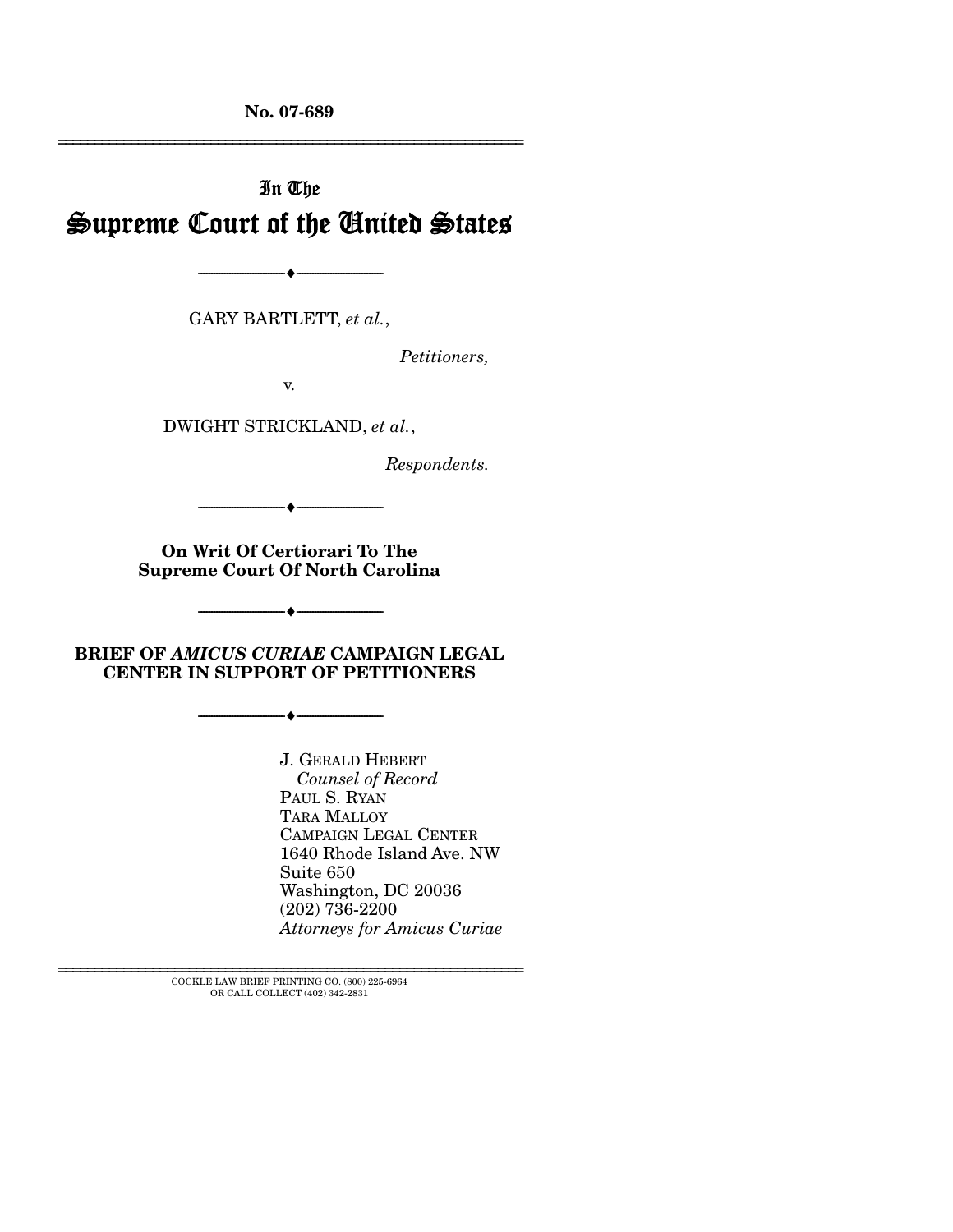# TABLE OF CONTENTS

Page

| ii<br>$\mathbf{1}$<br>$\overline{1}$<br>$\overline{4}$<br>SECTION 2, AS INTERPRETED BY THIS<br>$\mathbf{I}$ .<br>COURT, GUARANTEES MINORITY<br>GROUPS EQUAL OPPORTUNITY TO                                                                                                                                                                                   |
|--------------------------------------------------------------------------------------------------------------------------------------------------------------------------------------------------------------------------------------------------------------------------------------------------------------------------------------------------------------|
|                                                                                                                                                                                                                                                                                                                                                              |
|                                                                                                                                                                                                                                                                                                                                                              |
|                                                                                                                                                                                                                                                                                                                                                              |
|                                                                                                                                                                                                                                                                                                                                                              |
| ELECT REPRESENTATIVES OF THEIR<br>CHOICE AND DOES NOT ESTABLISH<br>A 50% MINORITY POPULATION RE-<br>STRICTION ON SUCH OPPORTUNITY<br>4<br>A "NUMERICAL MAJORITY" STAN-<br>II.<br>DARD INADEQUATELY PROTECTS MI-<br>NORITY VOTING RIGHTS WHILE AN<br>"OPPORTUNITY TO ELECT" STAN-<br>APPROPRIATELY ADVANCES<br><b>DARD</b><br>THE PURPOSES AND INTENT OF SEC- |
| 11                                                                                                                                                                                                                                                                                                                                                           |
| AN "OPPORTUNITY TO ELECT" STAN-<br>III.<br>DARD IS CLEAR AND ADMINISTRABLE 17                                                                                                                                                                                                                                                                                |
| AN "OPPORTUNITY TO ELECT" STAN-<br>IV.<br>DARD IS CONSISTENT WITH THE                                                                                                                                                                                                                                                                                        |
| DISTRICT 18 IS A VALID REMEDIAL<br>V<br>DISTRICT UNDER THE SECTION 2<br>"OPPORTUNITY TO ELECT" STAN-                                                                                                                                                                                                                                                         |
|                                                                                                                                                                                                                                                                                                                                                              |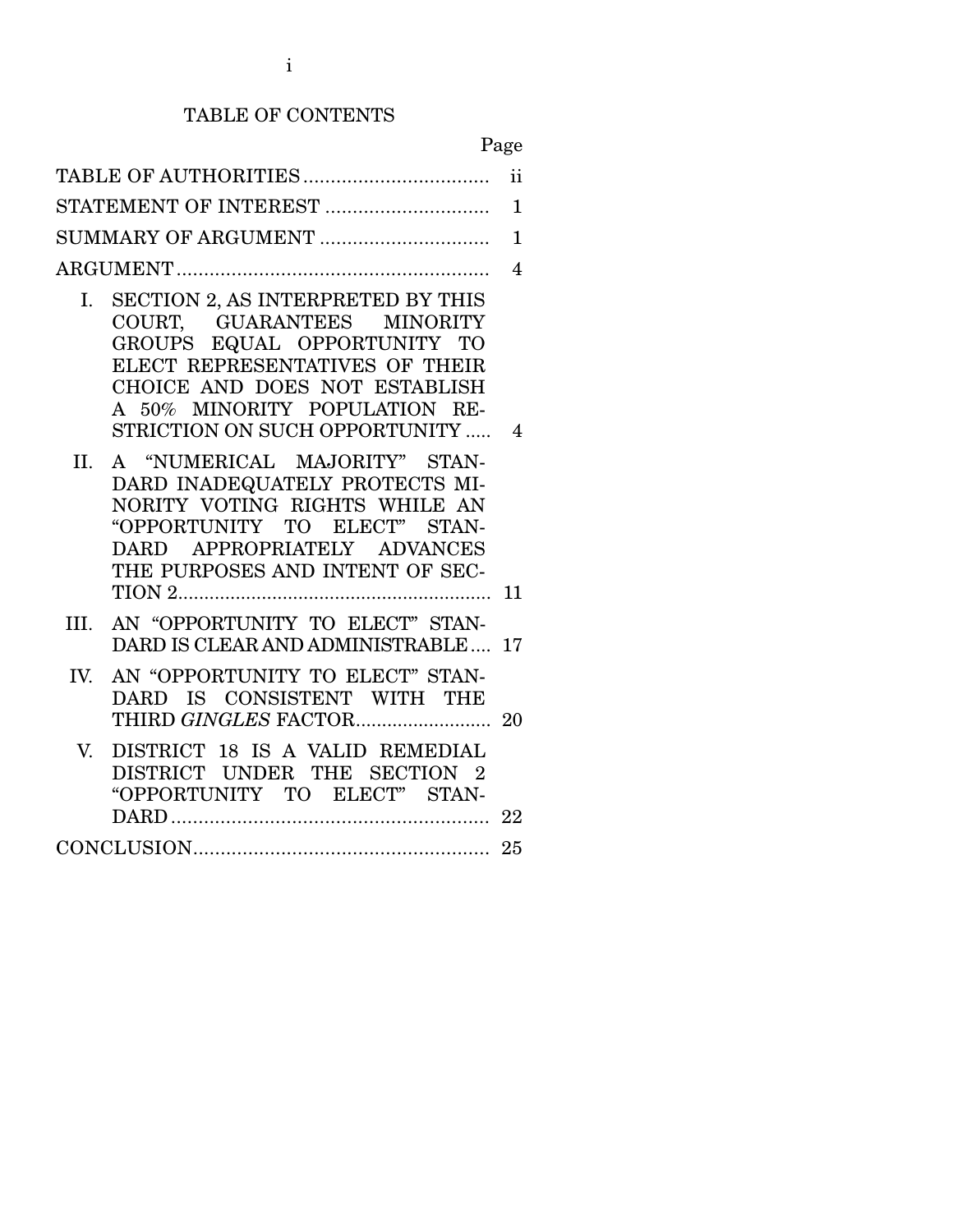# TABLE OF AUTHORITIES

# Page

# CASES

| Crawford v. Marion County Election Bd., 128              |
|----------------------------------------------------------|
| Georgia v. Ashcroft, 539 U.S. 461 (2003) 6, 8, 9         |
|                                                          |
| <i>Hall v. Virginia</i> , 385 F.3d 421 (4th Cir. 2004) 9 |
| Hays v. Louisiana, 936 F. Supp. 360 (W.D. La.            |
| Johnson v. De Grandy, 512 U.S. 997                       |
| League of United Latin American Citizens v.              |
| Negrón v. City of Miami Beach, Florida, 113              |
|                                                          |
| Thornburg v. Gingles, $478$ U.S. $30(1986)$ passim       |
| Valdespino v. Alamo Heights Indep. Sch. Dist.,           |
|                                                          |
| CONSTITUTIONS, STATUTES AND RULES                        |
|                                                          |

Section 2 of the Voting Rights Act, 42 U.S.C. § 1973...............................................................*passim*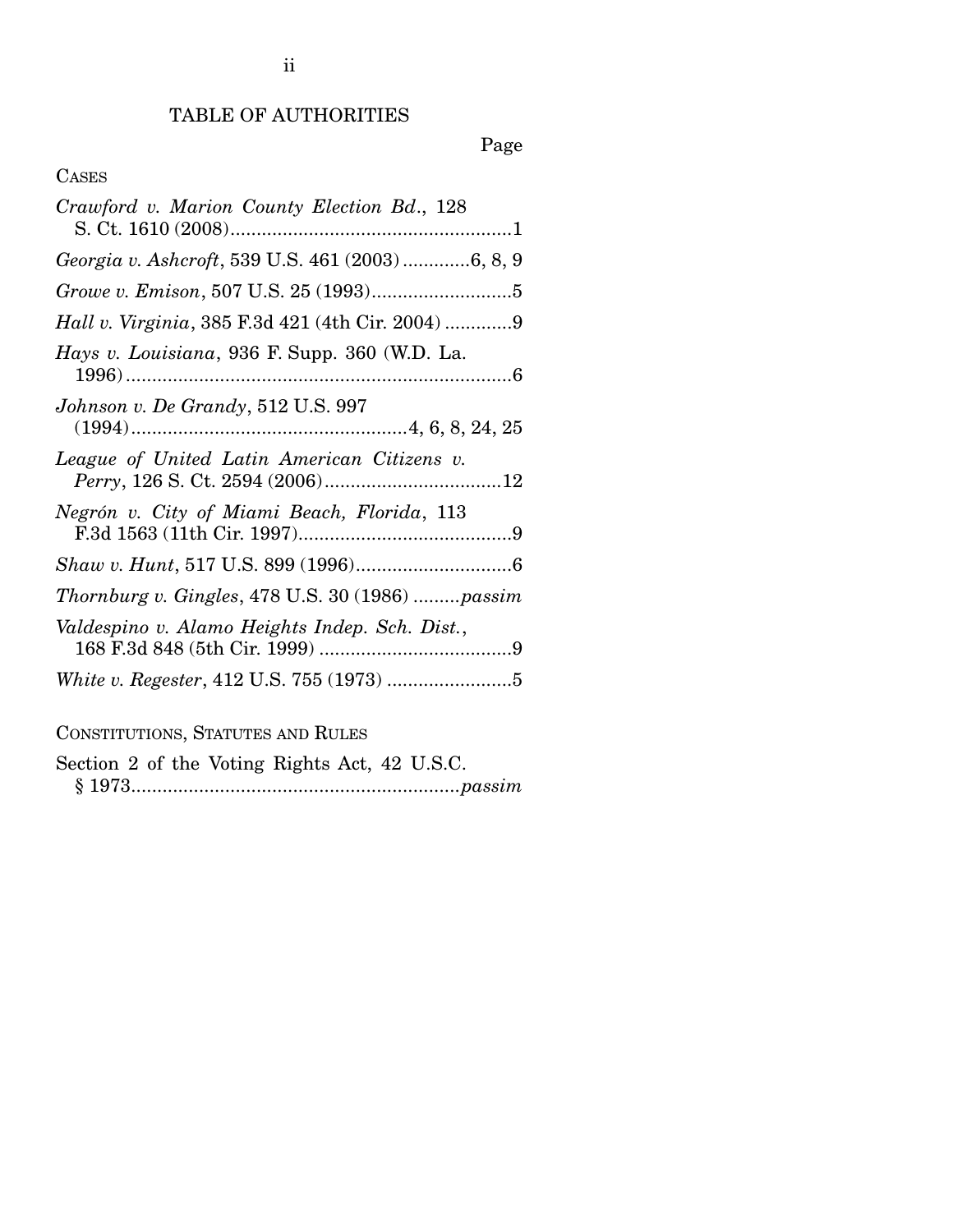# TABLE OF AUTHORITIES – Continued

Page

**MISCELLANEOUS** 

- Allan J. Lichtman & J. Gerald Hebert, *A General Theory of Vote Dilution*, 6 La Raza L.J. 1 (1993)...............................................................2
- Bernard Grofman, Lisa Handley & David Lublin, *Drawing Effective Minority Districts: A Conceptual Framework and Some Empirical Evidence*, 79 N.C. L. Rev. 1383 (2001)......*passim*

iii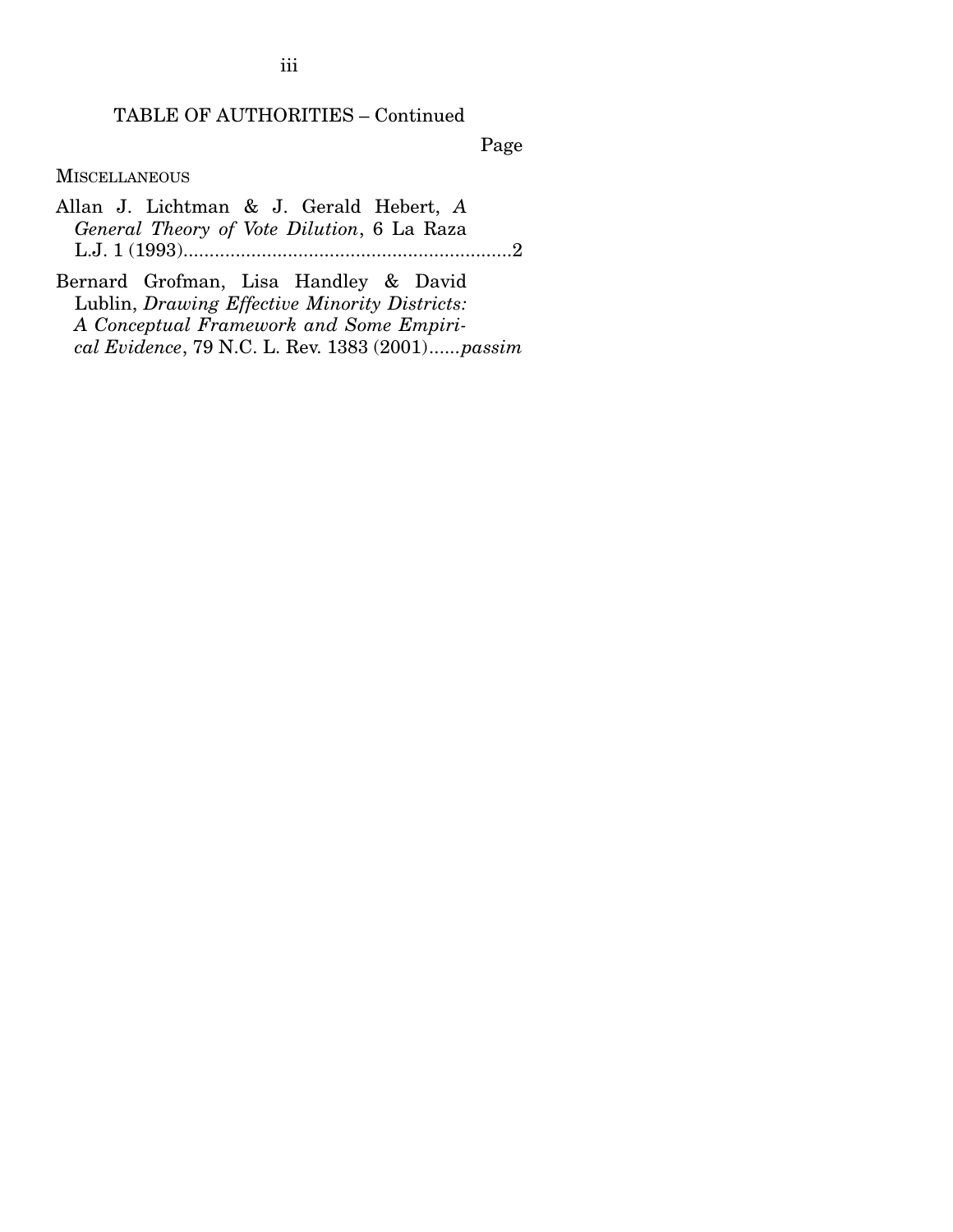### **STATEMENT OF INTEREST**<sup>1</sup>

*Amicus curiae* Campaign Legal Center, Inc. (CLC) is a nonpartisan, nonprofit organization that works in the area of election law, generally, and voting rights law, specifically, generating public policy proposals and participating in state and federal court litigation throughout the nation regarding voting rights. Recently, the CLC served as counsel to *amici curiae* "Historians and Other Scholars" in support of petitioners in *Crawford v. Marion County Election Bd*., 128 S. Ct. 1610 (2008). The CLC has a demonstrated interest in voting rights law and this case directly implicates the CLC's interest.

#### **SUMMARY OF ARGUMENT**

--------------------------------- ♦ ---------------------------------

The fundamental principles of the Voting Rights Act (VRA), as explained by this Court in *Thornburg v. Gingles*, 478 U.S. 30 (1986), and its progeny, support a general theory of vote dilution based on the "opportunity to elect" standard required by Section 2 of the VRA, 42 U.S.C. § 1973 – not on the ineffective and

<sup>&</sup>lt;sup>1</sup> No counsel for a party authored any part of this brief. No person or other entity other than *amicus* Campaign Legal Center contributed monetarily to the preparation and submission of this brief. Correspondence from counsel of record for Petitioners and Respondents consenting to the filing of this brief have been filed with the Clerk of this Court.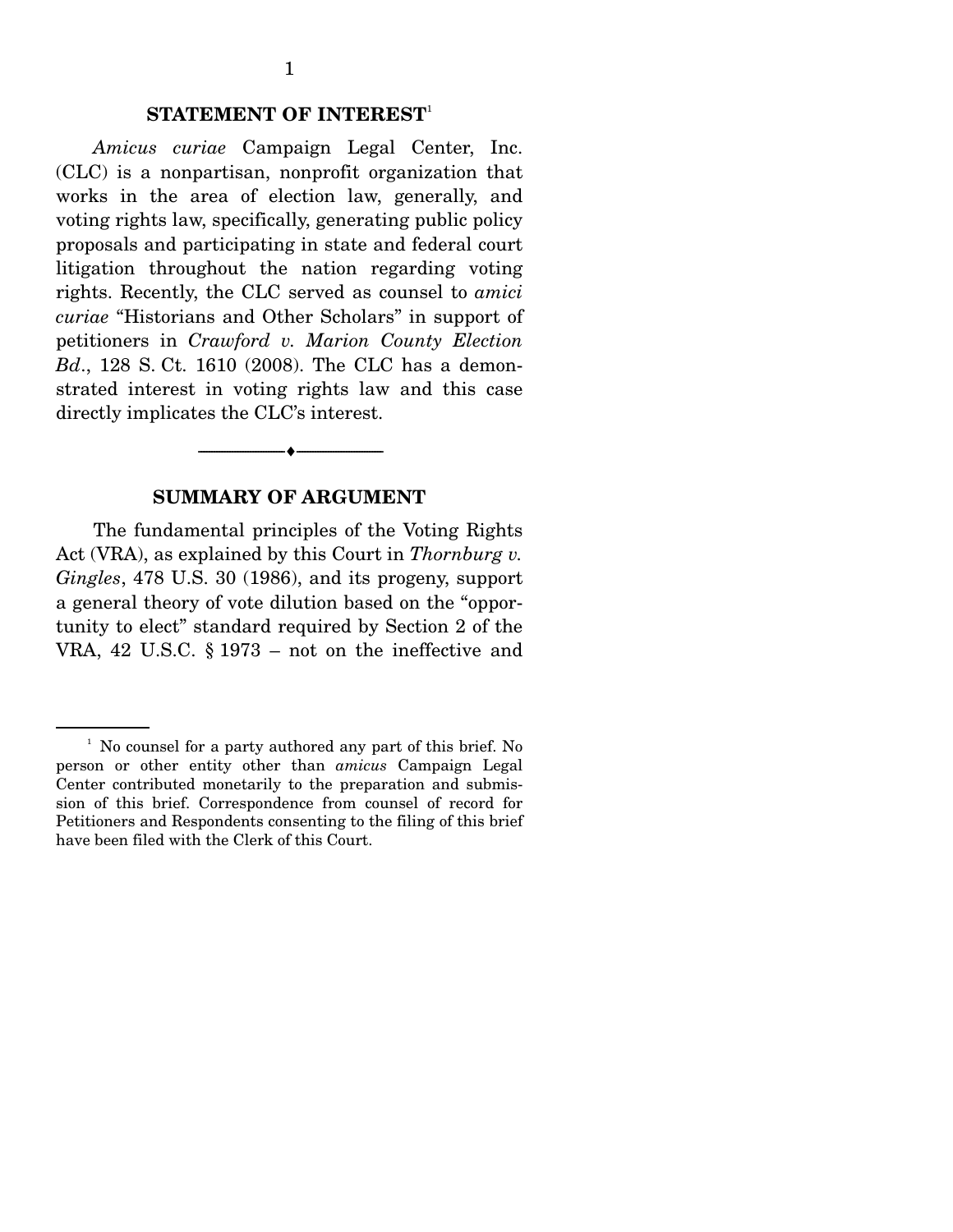arbitrary "50% Rule" adopted by the North Carolina Supreme Court below.<sup>2</sup>

 This theory is rooted in recognition of the fact that there are neither *per se* violations nor *per se* remedies under the VRA. Instead, violations and remedies under the VRA depend on local factors, such as the geographic distribution of racial groups, patterns of racially polarized voting, patterns of crossover voting among racial groups, and racial differentials in voter turnout. As a result, identical systems for electing public officials may impact minority voting strength differently from one jurisdiction to the next. Under some circumstances, such as where minority voter turnout is quite low based on a history of racial discrimination, and racial voting patterns are marked by a strong monolithic white bloc vote against minority-preferred candidates, a single-member district in which minority voters comprise 55% of the voting-age population in the district may nevertheless dilute minority voting strength. Under other circumstances, such as disproportionately high minority turnout and significant white crossover support for minority-preferred candidates, a single-member district in which minority voters comprise less than 50% of the voting-age

<sup>&</sup>lt;sup>2</sup> This general theory of vote dilution was originally detailed in a 1993 law review article co-authored by *amicus*' counsel of record J. Gerald Hebert, together with Dr. Allan J. Lichtman. *See* Allan J. Lichtman & J. Gerald Hebert, *A General Theory of Vote Dilution*, 6 La Raza L.J. 1 (1993).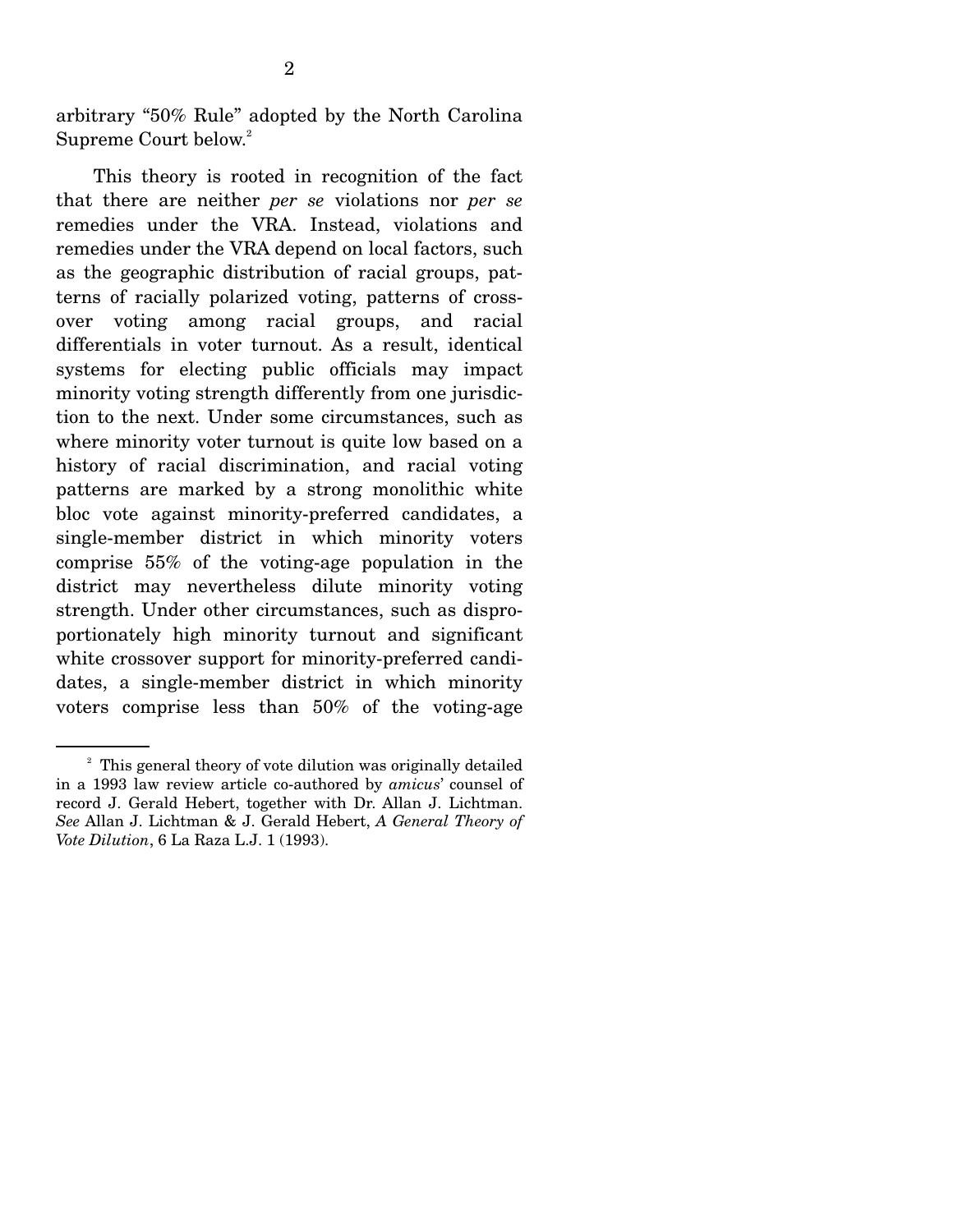population in the district may provide minority voters with an effective opportunity to elect their preferred candidate.

 In short, whether vote dilution exists does not turn solely on the racial composition of the district. Consequently, the application of Section 2 should not hinge on the mere presence of an arbitrary 50% numerical majority population of a minority group, but should instead entail consideration of the realistic potential of minority voters to elect candidates of their choice. There is no magic number with respect to a district's racial minority group population that definitively establishes whether that minority group's voting strength has been diluted in violation of the VRA. As some scholars have observed, "the Voting Rights Act, properly interpreted, should focus on actual election outcomes, not on rigid demographic 'cutoff lines' such as 50% black population." Bernard Grofman, Lisa Handley & David Lublin, *Drawing Effective Minority Districts: A Conceptual Framework and Some Empirical Evidence*. 79 N.C. L. Rev. 1383, 1385 (2001).

 It is for this reason that *amicus* respectfully urges the Court to hold that a racial minority group that constitutes less than 50% of a proposed district's population *can* state a vote dilution claim under Section 2. Similarly, Section 2's protections should guard against the elimination of a district in which minority voters have shown a consistent and effective opportunity to elect their candidate of choice. In the case of North Carolina House District 18, minority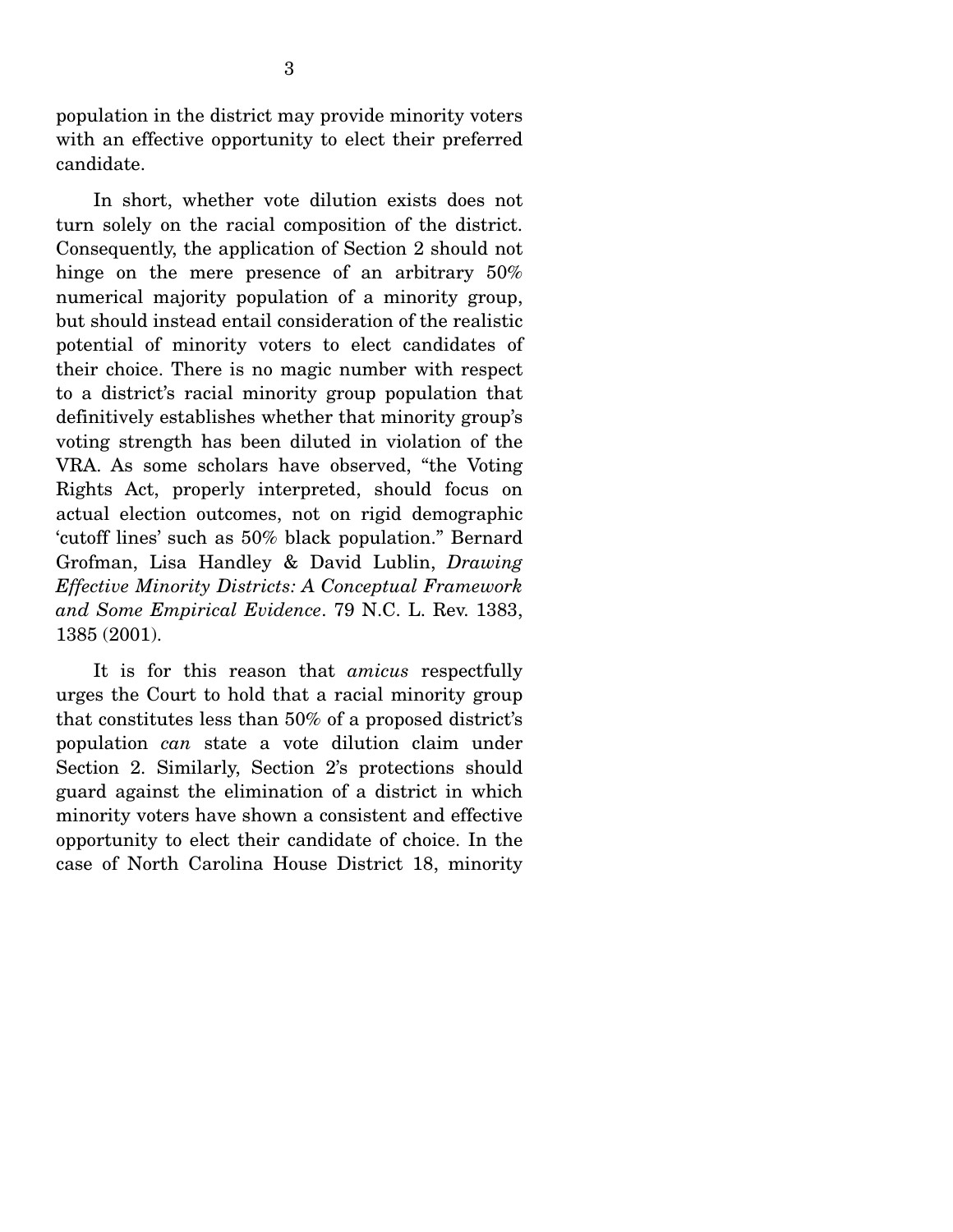voters constitute less than 50% of the voting-age population, but nevertheless have been able to elect representatives of their choice. In such a case, minority voters have proven to be a "functional majority."3 Any dilution of such a "functional majority's" ability to elect its candidates of choice should be deemed by this Court to present a cognizable claim under Section 2.

#### **ARGUMENT**

--------------------------------- ♦ ---------------------------------

# **I. SECTION 2, AS INTERPRETED BY THIS COURT, GUARANTEES MINORITY GROUPS EQUAL OPPORTUNITY TO ELECT REPRE-SENTATIVES OF THEIR CHOICE AND DOES NOT ESTABLISH A 50% MINORITY POPU-LATION RESTRICTION ON SUCH OPPOR-TUNITY.**

A racial or language minority group may state a claim under Section 2 of the Voting Rights Act when

<sup>&</sup>lt;sup>3</sup> The term "functional majority" as used herein is consistent with this Court's decision in *Johnson v. De Grandy*, 512 U.S. 997 (1994), which examined Florida's legislative districts in a Section 2 challenge to determine which districts provided "a functional majority of Hispanic voters." *Id.* at 1004. The term functional majority is also devised from this Court's "repeated admonition [in *Gingles*] to federal judges to perform a 'functional' analysis of minority vote dilution, and to use their 'familiarity with the indigenous political reality' to conduct 'an intensely local appraisal' of the likely impact of the challenged plan, suggest[ing] a rejection of simple formulae or rules of thumb." Grofman, Handley & Lublin, *supra*, at 1389 (footnote omitted) (citing *Gingles*, 478 U.S. at 45, 62, 66-67, 73, 78-79).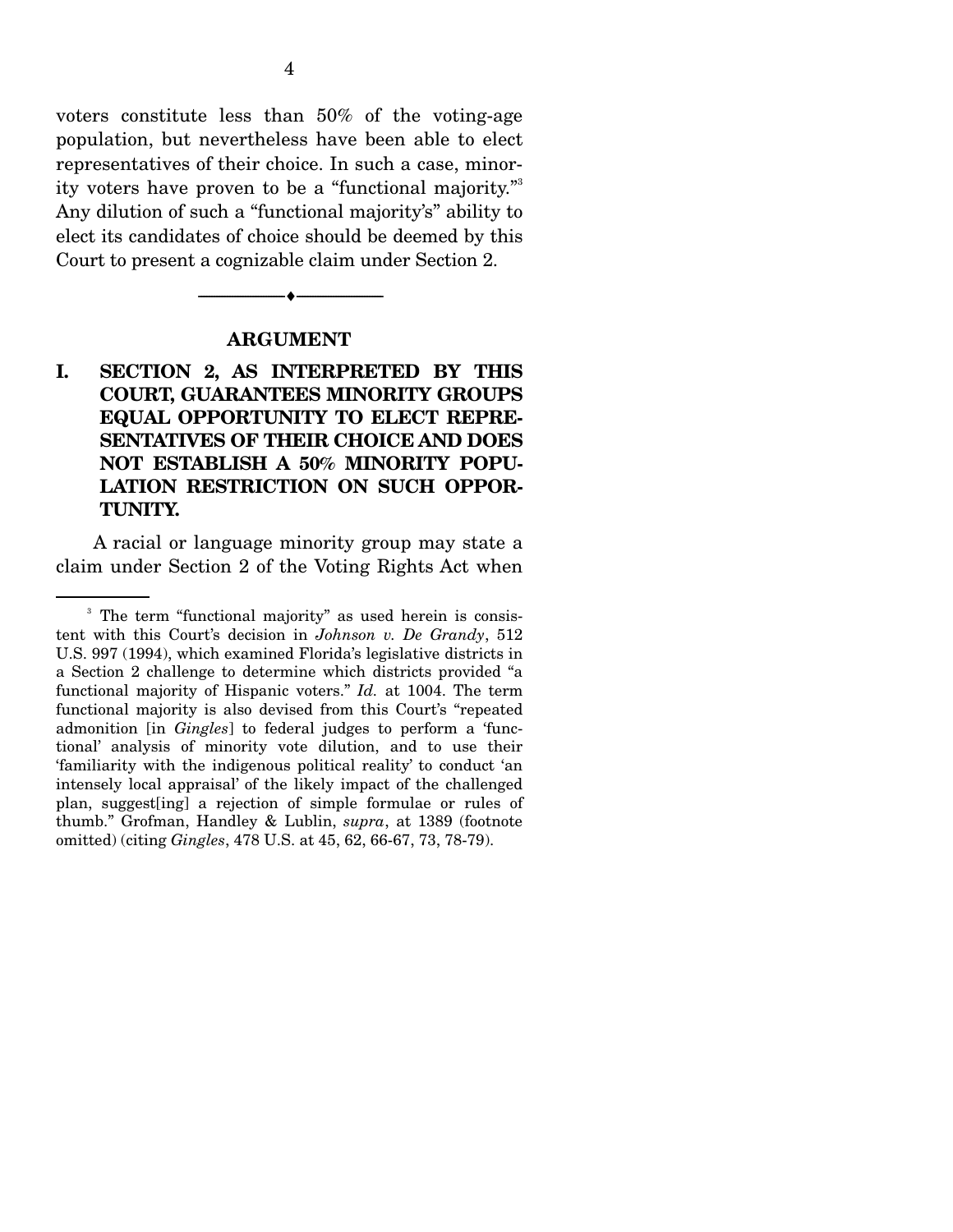"its members have less opportunity than other members of the electorate to participate in the political process and to elect representatives of their choice." 42 U.S.C. § 1973(b). The plain language of the statute contains no reference to any numerical threshold nor uses the term "majority." The statute instead tracks this Court's decision in *White v. Regester*, 412 U.S. 755 (1973), and focuses on a minority group's ability to elect representatives of choice. "As the plain text of section 2 makes clear, the central focus of a minority voting rights challenge to a redistricting plan is its effect on minority voters' opportunities 'to elect representatives of their choice.'" Grofman, Handley  $\&$ Lublin, *supra*, at 1387.

 In *Thornburg v. Gingles*, 478 U.S. 30 (1986), this Court set forth criteria to determine whether a minority group's voting strength has been submerged or diluted in white-controlled districts in violation of Section 2. *Id.* at 50-51. Although in *Gingles* the Court considered the application of Section 2 in the context of a challenge to multi-member districts, the principles announced in that case have since been applied to single-member districts. *See Growe v. Emison*, 507 U.S. 25 (1993). Under *Gingles*, a minority group may state a vote dilution claim under Section 2 where: it "is sufficiently large and geographically compact to constitute a majority in a single-member district"; it is "politically cohesive"; and where the "white majority votes sufficiently as a bloc to enable it . . . usually to defeat the minority's preferred candidate." *Gingles*, 478 U.S. at 50-51. The *Gingles* decision explicitly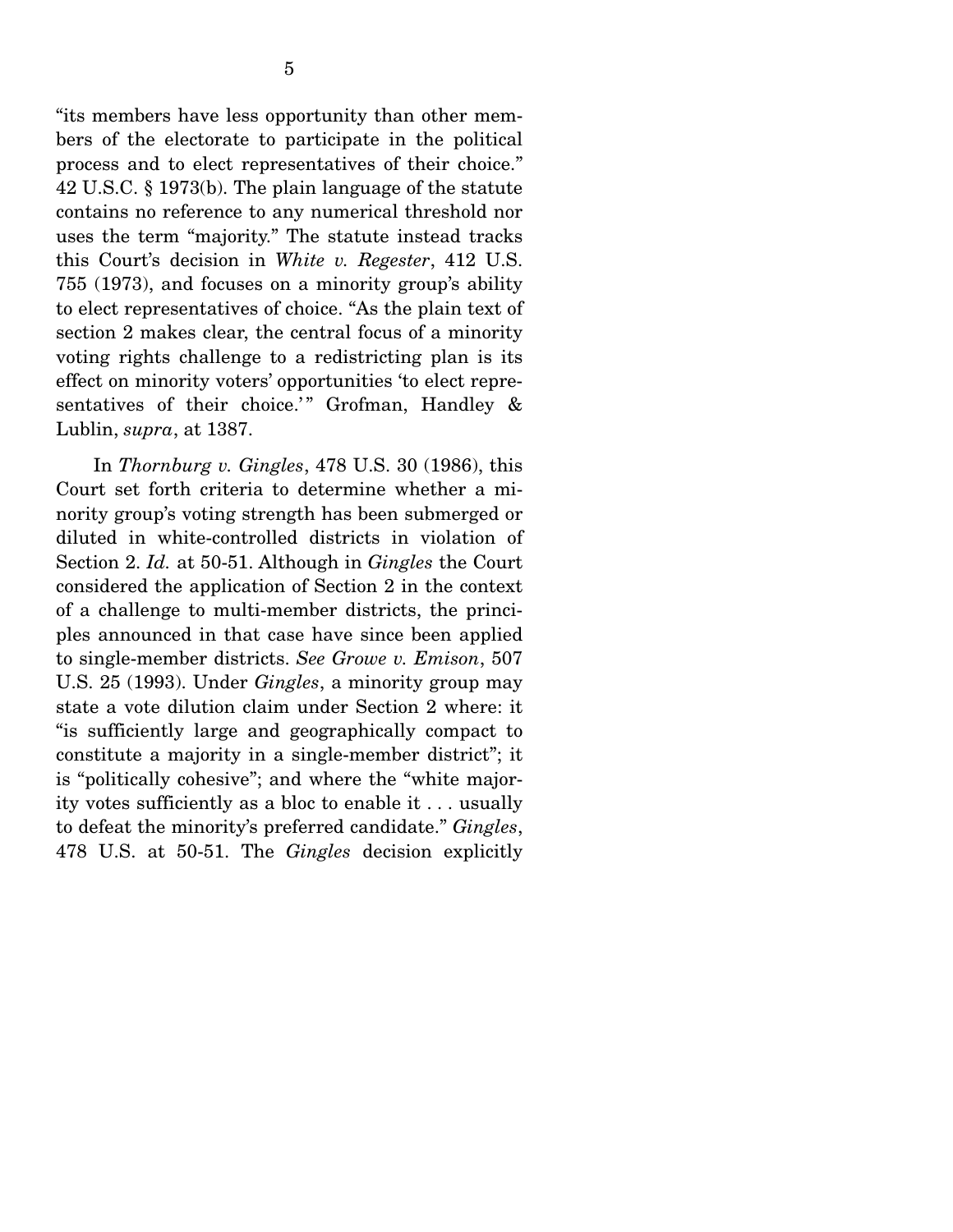reserved the question of whether Section 2 permits – as well as the standards that should pertain to  $-$  a claim brought by a minority group that would not constitute a majority in a single-member district. *Id*. at 46 n.12.

 Though this Court in *Gingles* did not address the question of whether a minority group could establish a Section 2 violation if it comprised less than a numerical majority in a single-member district, the Court repeatedly referenced the *effectiveness* of the minority community within existing and proposed districts.<sup>4</sup> In doing so, the Court in essence looked at whether the minority group was functioning as an electoral majority in the district. Thus, in discussing the District Court's findings, the *Gingles* Court described the black communities at issue not in numerical terms, but as "sufficiently large and contiguous to constitute *effective* voting majorities in single-member districts." *Id*. at 38 (emphasis added). The Court also noted that "dilution of racial minority group voting strength may be caused by the dispersal of blacks

<sup>4</sup> A functional majority district is not an influence district. An influence district, as this Court noted in *Georgia v. Ashcroft*, 539 U.S. 461 (2003), is a district in which "minority voters may not be able to elect a candidate of choice but can play a substantial, if not decisive, role in the electoral process." *Id.* at 482 (citing *Shaw v. Hunt,* 517 U.S. 899, 947 n.21 (1996) (Stevens, J., dissenting); *Hays v. Louisiana*, 936 F. Supp. 360, 364, n.17 (W.D. La. 1996); *Johnson v. De Grandy*, 512 U.S. 997, 1011, 1012 (1994); *Gingles*, 478 U.S. 30, 98, 100 (1986) (O'Connor, J., concurring in judgment)).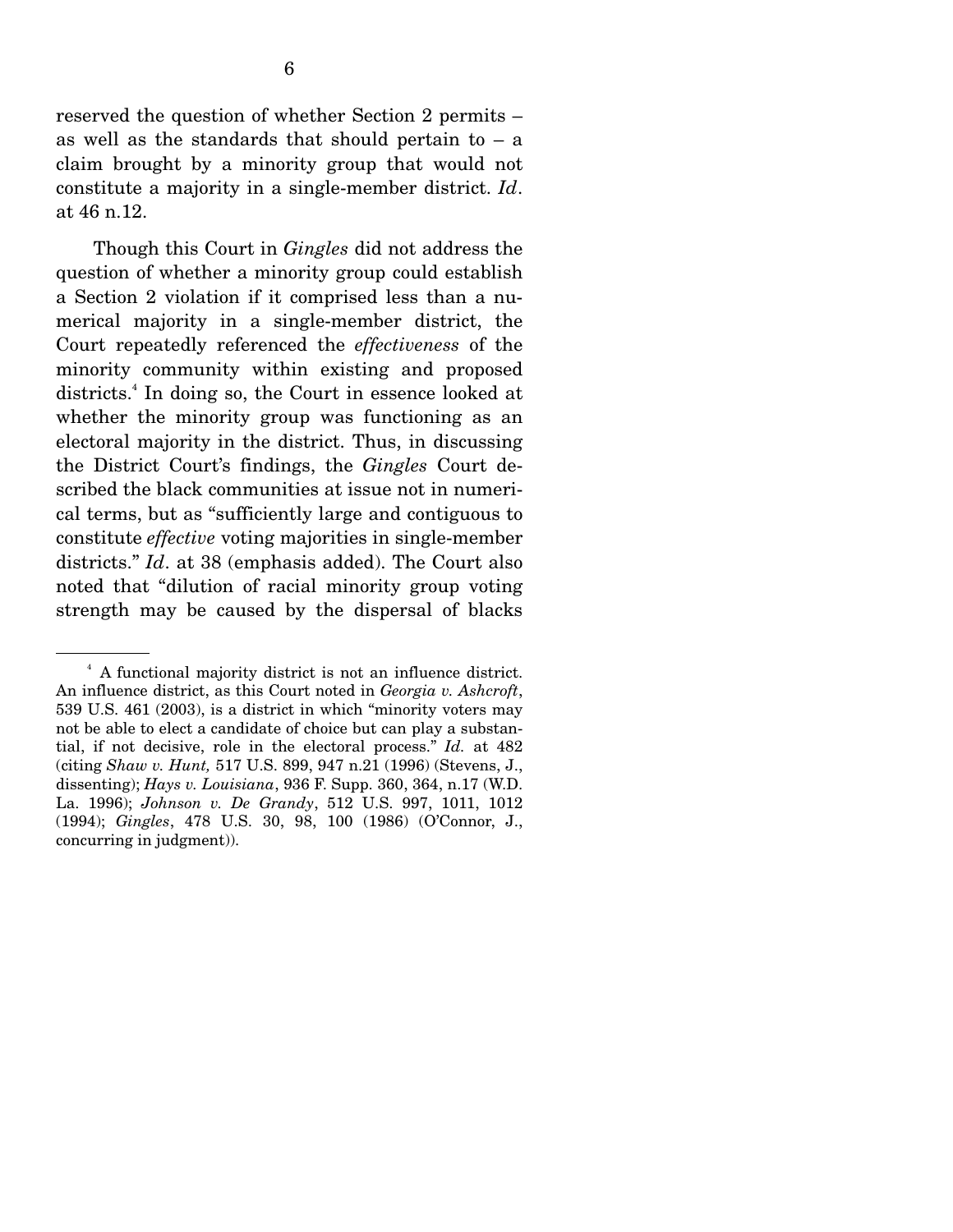into districts in which they constitute an *ineffective* minority of voters." *Id*. at 46 n.11 (citations omitted) (emphasis added).

This Court further explained in *Gingles* that:

The reason that a minority group making such a challenge must show, as a threshold matter, that it is sufficiently large and geographically compact to constitute a majority in a single-member district is this: Unless minority voters possess the *potential* to elect representatives in the absence of the challenged structure or practice, they cannot claim to have been injured by that structure or practice.

*Id.* at 51 n.17 (emphasis in original).

 The language in *Gingles*, that a minority group "must be able to demonstrate that it is sufficiently large and geographically compact to constitute a majority," is simply a way of requiring minority voters to establish that under some alternative system of election, they would have the *potential* to elect representatives of choice in order to demonstrate a valid Section 2 vote dilution claim. Where, as in House District 18, minority voters may be shown to have sufficient strength to elect their candidates of choice with some crossover voting from non-minority group members, minority voters have the requisite potential to elect representatives – a potential that is destroyed if the minority group is split into districts such that it lacks an effective opportunity to elect the representatives of its choice.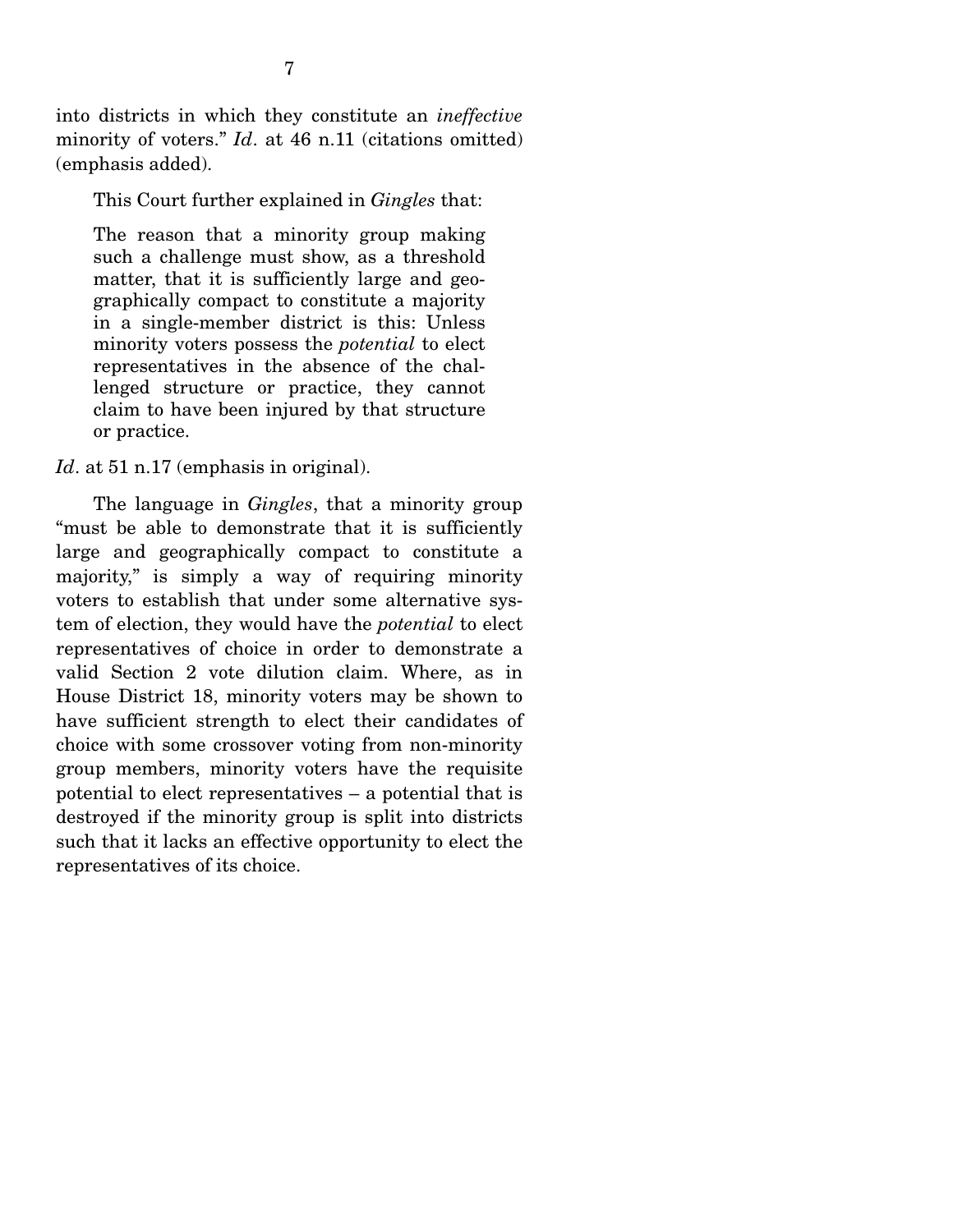Language in more recent Court decisions confirms that the "sufficiently large . . . to constitute a majority" language in *Gingles* established an effective, functional majority standard, not a mathematical majority standard. In *Johnson v. De Grandy*, 512 U.S. 997 (1994), for example, this Court made clear that "no single statistic provides courts with a shortcut to determine whether a set of single-member districts unlawfully dilutes minority voting strength," *id.* at 1020-21, and repeatedly stressed political "effectiveness" as the appropriate metric to gauge vote dilution. *See*, *e.g.*, *id.* at 1000 ("minority voters form effective voting majorities in a number of districts"); *see also id.* at 1014 ("Treating equal political opportunity as the focus of the enquiry, we do not see how these district lines, apparently providing political effectiveness in proportion to voting-age numbers, deny equal political opportunity"), *id*. at 1017 ("districts in which minority voters form an effective majority"), *id.* at 1023 n.19 ("an effective voting majority"), *id*. at 1024 ("an effective majority").

 This Court again made clear in *Georgia v. Ashcroft*, 539 U.S. 461 (2003), that many factors beyond the mere racial or ethnic composition of a district must be considered when analyzing vote dilution and states should be allowed the flexibility to consider local circumstances.

The ability of minority voters to elect a candidate of their choice is important but often complex in practice to determine. In order to maximize the electoral success of a minority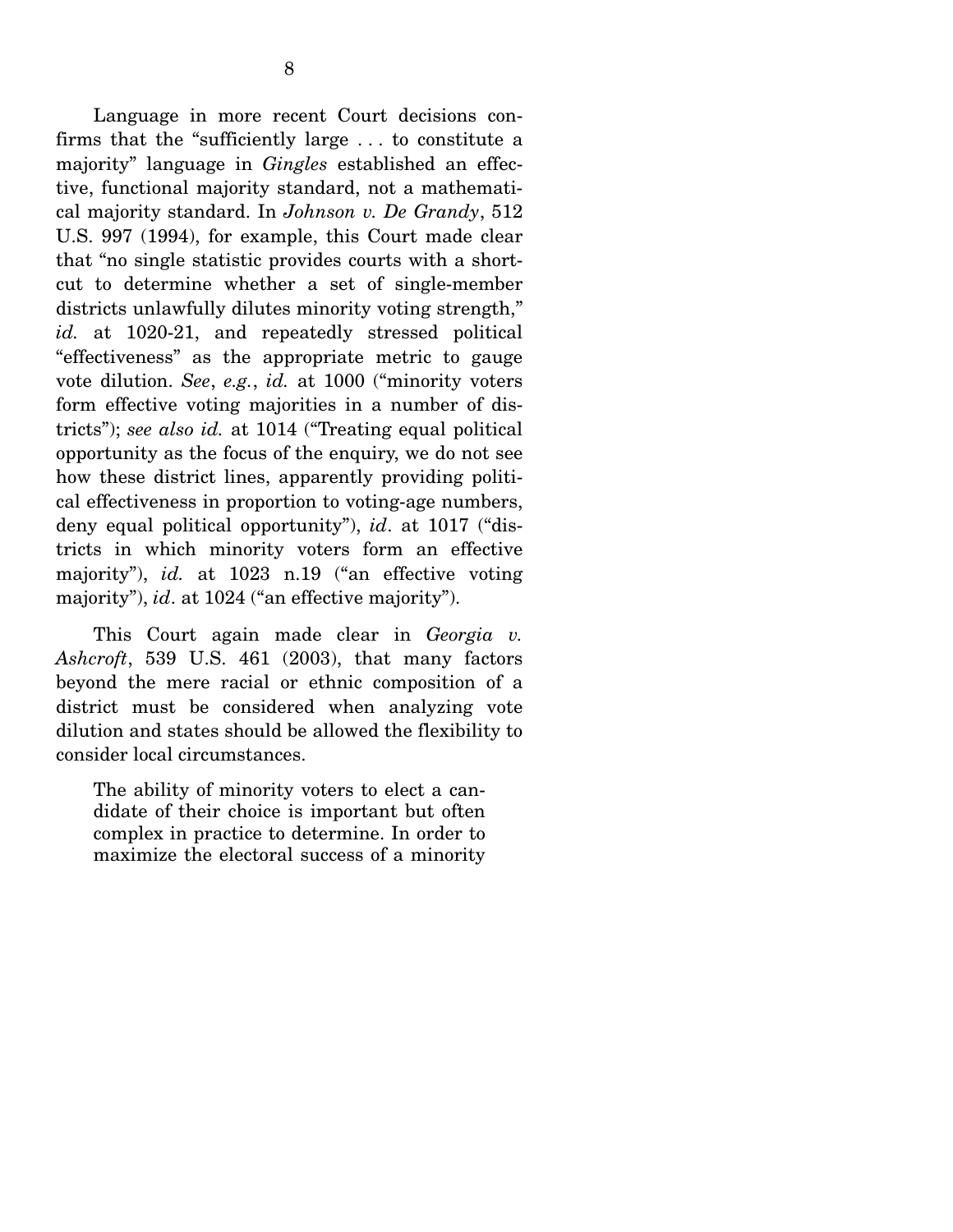group, a State may choose to create a certain number of safe districts, in which it is highly likely that minority voters will be able to elect the candidate of their choice. Alternatively, a State may choose to create a greater number of districts in which it is likely – although perhaps not quite as likely as under the benchmark plan – that minority voters will be able to elect candidates of their choice.

*Id.* at 480 (internal citations omitted) (citing *Gingles*, 478 U.S. at 48-49; *id.* at 87-89 (O'Connor, J., concurring in judgment)).

 The use of functional majority districts to remedy or prevent Section 2 violations is thus fully consistent with the *Gingles* threshold requirement that a minority group demonstrate that it is "sufficiently large" to effectively function as a majority in a single-member district. *Gingles*, 478 U.S. at 50. Contrary to some lower court considerations of the issue, *see*, *e.g.*, *Hall v. Virginia*, 385 F.3d 421, 423 (4th Cir. 2004); *Valdespino v. Alamo Heights Indep. Sch. Dist.*, 168 F.3d 848, 850 (5th Cir. 1999); *Negrón v. City of Miami Beach, Florida, 113 F.3d 1563, 1571 (11th Cir. 1997)*<sup>5</sup>

<sup>&</sup>lt;sup>5</sup> Although some courts have been attracted to the simplicity and clarity of a strict mathematical cutoff line [of  $50\%$ ], others have opted to focus on whether a minority group has an "effective" voting majority, meaning that the minority group members are actually capable of electing their preferred candidates over the (Continued on following page)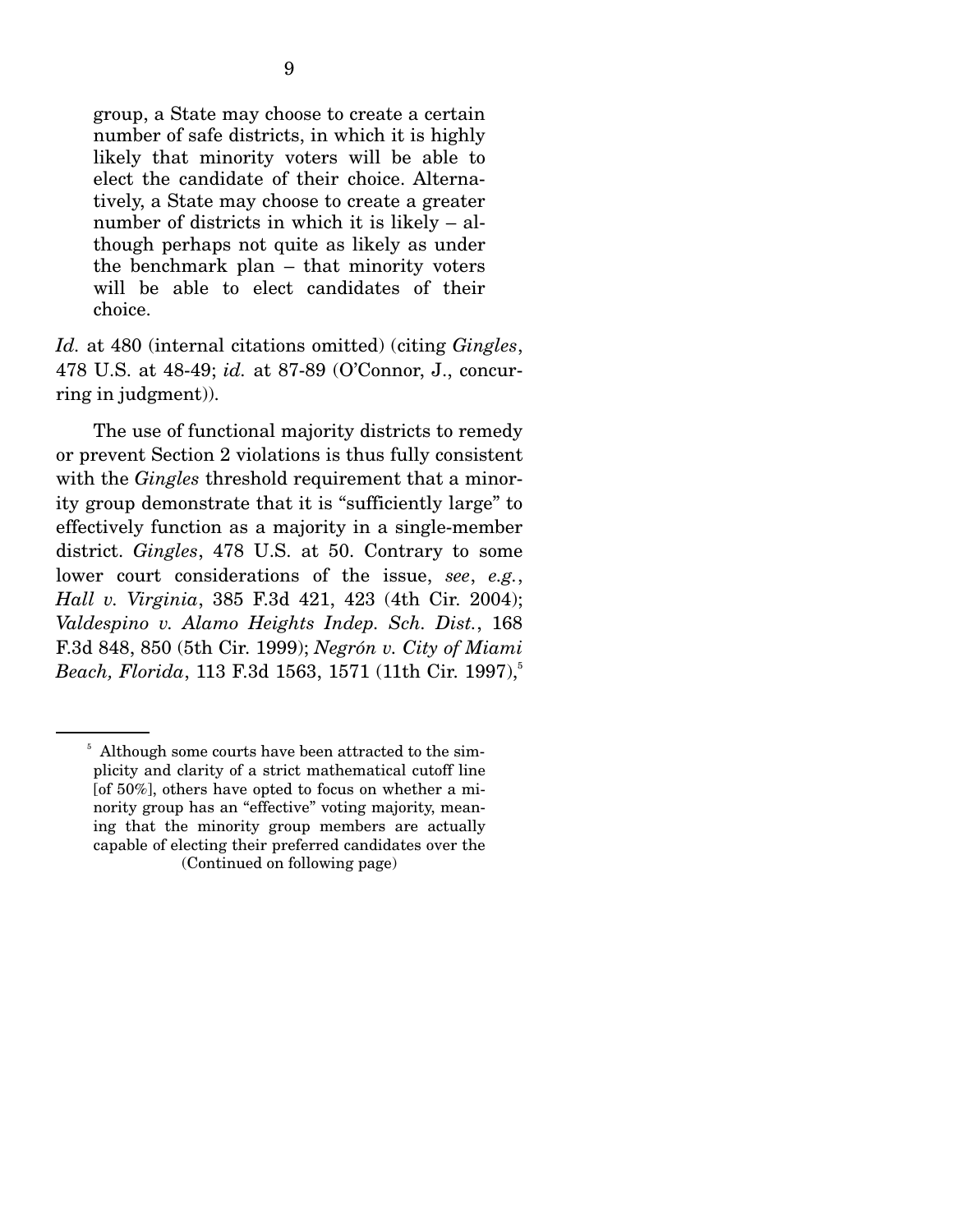the *Gingles* requirement that a group be sufficiently large to constitute a majority should not be interpreted as a strict numerical majority requirement (inevitably based on out-of-date, incomplete census data). Such an interpretation is incompatible with the explicit statutory command of Section 2 that effects of the political system must be considered "based on the totality of circumstances" in a jurisdiction. 42 U.S.C. § 1973(b) ("A violation of subsection (a) is established if, based on the totality of circumstances, it is shown that the political processes leading to nomination or election in the State or political subdivision are not equally open to participation by members of a class of citizens protected by subsection  $(a) \ldots$ "). As detailed below, variations in factors such as voter turnout, minority political cohesion, and white bloc voting all impact the potential for a minority group to function as a majority in a given district and, consequently, to elect representatives of their choice. The "totality of circumstances" test explicitly set forth in Section 2 requires that these factors be taken into consideration when determining whether a minority group is sufficiently large and geographically compact to elect the representatives of its choice.

opposition of most, though not necessarily all, of the white voters in the district.

Grofman, Handley & Lublin, *supra*, at 1389 (footnotes omitted).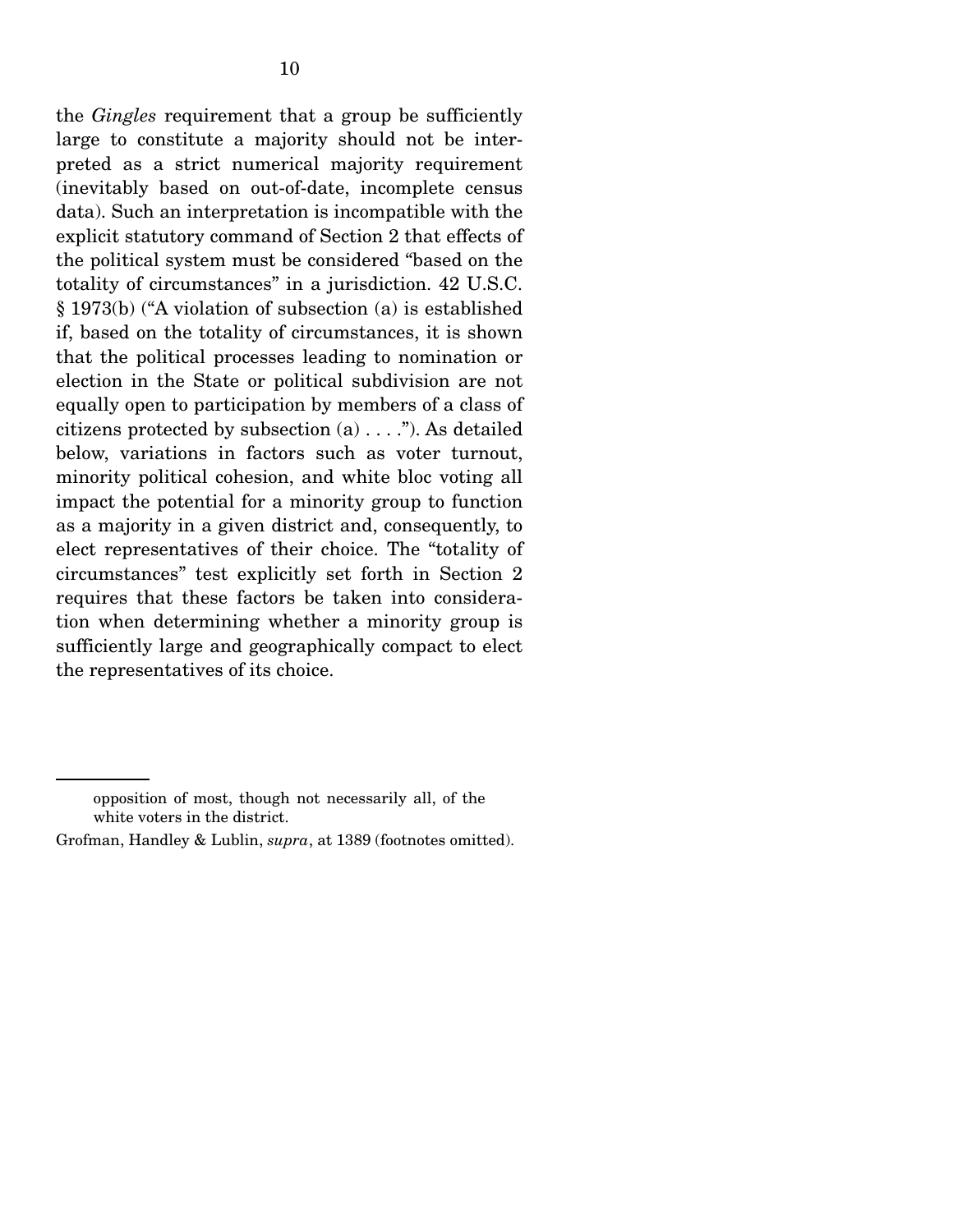A "numerical majority" standard inadequately reflects minority group potential for electoral success because the racial composition of a district is only one of the factors in measuring whether a district provides minority voters with an effective opportunity to elect their preferred candidate. Voting rights scholars have proposed "a conceptual framework for determining the percentage minority needed to create an effective minority district." Grofman, Handley & Lublin, *supra*, at 1393. Under this framework:

The likelihood of electing a minoritypreferred candidate to office depends on several factors: the relative rate at which minorities and whites participate in the electoral process, the degree to which minority and white voters support minoritypreferred candidates, and the fact that the United States has a multi-stage electoral process that includes a primary election, a general election, and sometimes a run-off election as well. In order to determine the percentage minority necessary to provide minorities with an equal opportunity to elect minority candidates, *all* of these factors *must* be considered.

*Id*. at 1403-04 (emphasis added).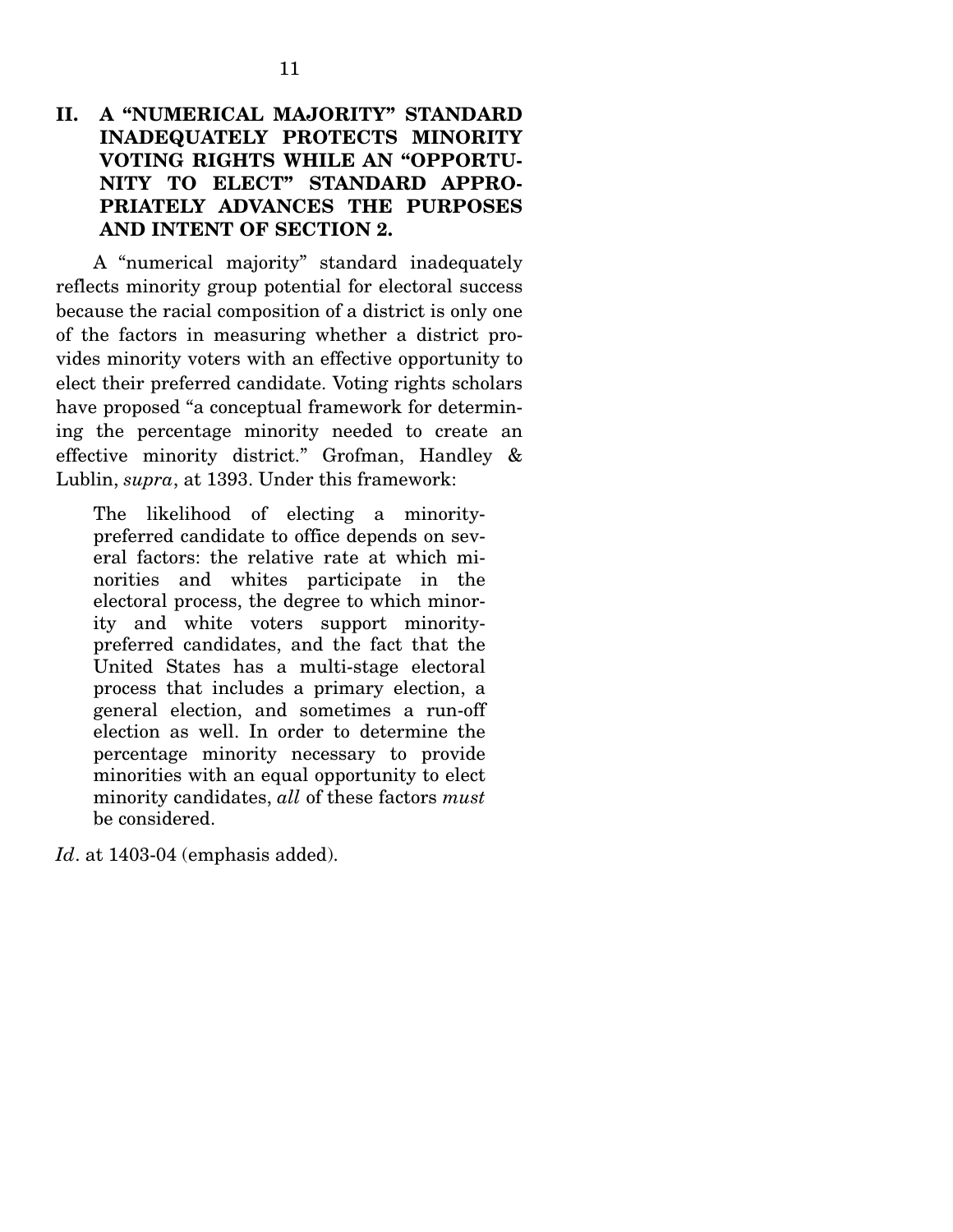Thus, levels of voter turnout and the degree of voting cohesion among both minority and majority communities interact with the size of each community to create the full context in which the ability of a minority community to elect its candidate of choice must be considered. *Amicus* advocates employment of a "functional majority" standard, which adequately captures these factors and advances the purposes and intent of Section 2.

 As this Court recognized in *League of United Latin American Citizens v. Perry*, 126 S. Ct. 2594 (2006), even in cases in which minority voters comprise a citizen voting-age majority, such a district may still "lack real electoral opportunity." *Id.* at 2615. If minority turnout is low or where white or Anglo bloc voting outweighs the cohesion of the minority community, majority-minority districts might still not enable minority voters to elect a candidate of choice. A majority-minority district in which whites turnout at much higher rates than minority voters may be controlled by white voters, even though white voters constitute a numerical minority within the district. Similarly, in a majority-minority district in which white voters are almost uniformly opposed to the minority candidate of choice and vote for the white opponent, and where minority support for a minority candidate, though substantial, is less uniform, minority voters still may be unable to elect their candidate of choice. Numerical majorities, even of the votingage citizen population, simply do not ensure effective electoral opportunity.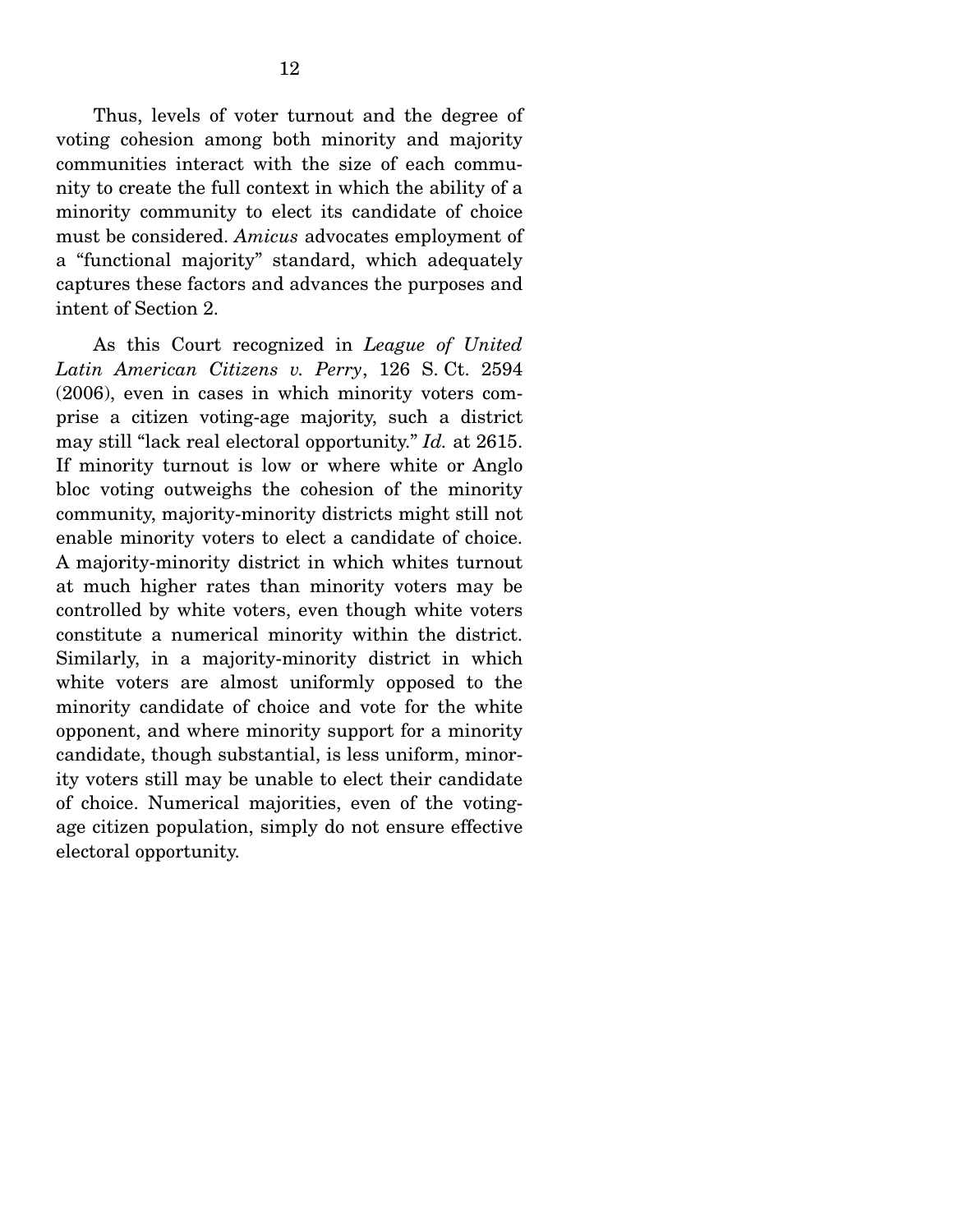In contrast, a cohesive minority group which makes up a large, but less than majority, percentage of voting-age citizens in a district can effectively elect a representative of its choice where some minimal crossover voting exists. In such functional majority districts, like House District 18 in this case, crossover voting reliably allows the minority community to elect their candidates of choice under most circumstances.

 The following two tables illustrate the theory of vote dilution advanced by *amicus* here – the theory that factors other than strict numerical population weigh heavily on the ability of minority voters to elect the representatives of their choice. Consequently, differences in minority and white voting patterns and turnout explain why a district in which minority voters comprise 55% of the voting-age population may violate Section 2 in one jurisdiction and may be perfectly legal in another.

 Table 1 analyzes two hypothetical districts with an identical 40% minority voting-age population. In hypothetical District 1, minority voter turnout is lower than white turnout and minority political cohesion is less than the level of white bloc voting. Under these conditions, white bloc voting would usually be sufficient to defeat the minority-preferred candidate. In hypothetical District 2, minority turnout equals white turnout, and minority cohesion is substantially greater than the degree of white bloc voting. Under these conditions, minority voters are able to elect a candidate of their choice.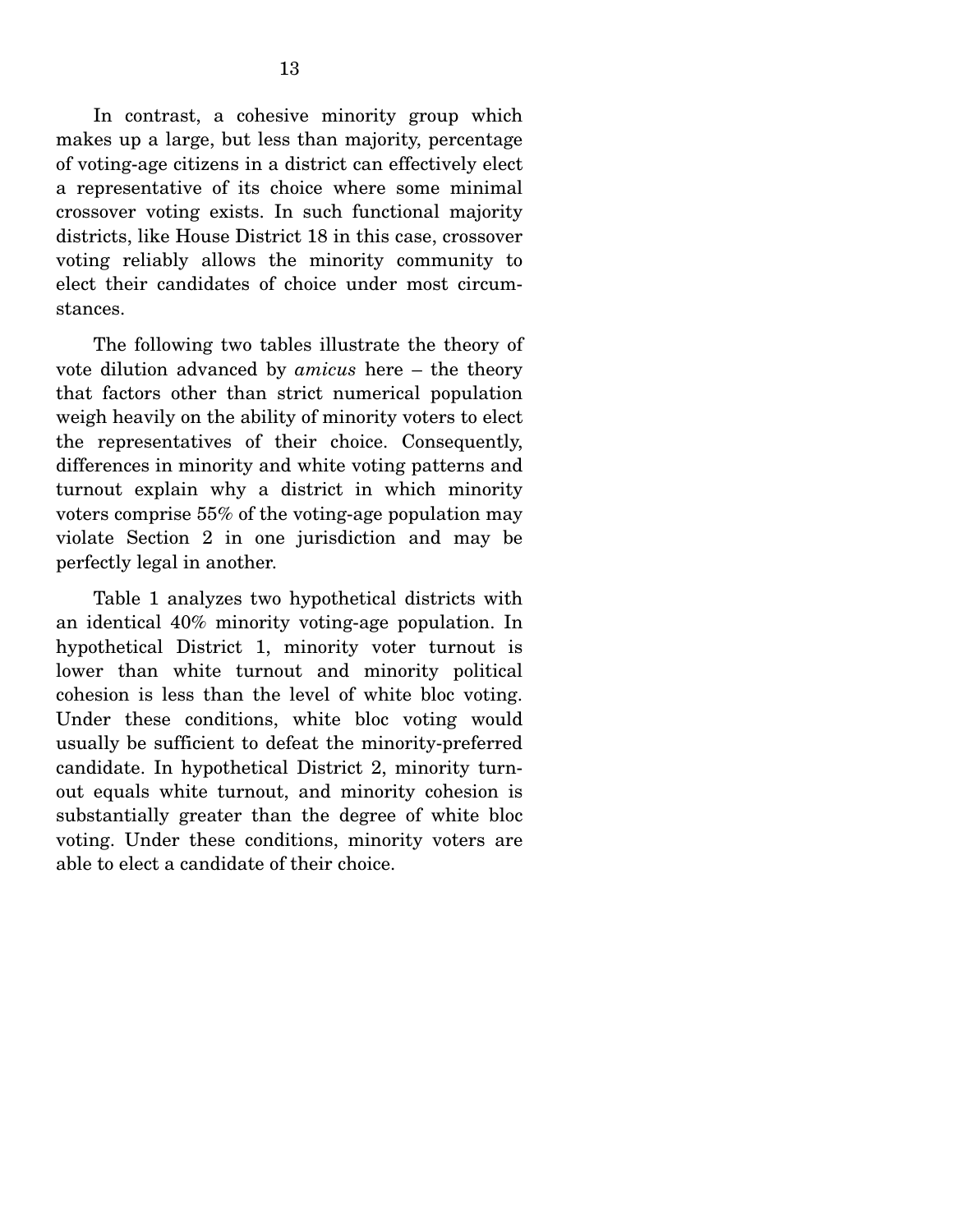| <b>Table 1</b><br>Projected Vote for Minority Candidate of Choice<br><b>Two Hypothetical Districts</b>                                                                                                                   |  |                                    |  |              |
|--------------------------------------------------------------------------------------------------------------------------------------------------------------------------------------------------------------------------|--|------------------------------------|--|--------------|
| <b>District 1:</b> Minority Voting-Age Population $= 40\%$<br>Minority Turnout = $30\%$<br>White Turnout = $40\%$<br>Percent Minority Among Total Voters =<br>$40x.30/(40x.30+60x.40) = 33\%$                            |  |                                    |  |              |
| Minority Vote for<br>1.<br><b>Minority Candidate</b>                                                                                                                                                                     |  | $= .70 \times 33\%$                |  | $= 23.1\%$ * |
| 2. White Vote for<br>Minority Candidate                                                                                                                                                                                  |  | $= .20 \times 67\% = 13.4\%$ **    |  |              |
| 3. Total Vote for<br><b>Minority Candidate</b>                                                                                                                                                                           |  | $=$ $\frac{23.1\%}{19.4}$<br>13.4% |  | $= 36.5%$    |
| <b>District 2:</b> Minority Voting-Age Population = $40\%$<br>Minority Turnout = $30\%$<br>White Turnout = $30\%$<br>Percent Minority Among Total Voters =<br>$40x.30/(40x.30+60x.30) = 40\%$<br>Minority Vote for<br>1. |  |                                    |  |              |
| Ћ Г°                                                                                                                                                                                                                     |  | $= .90 \times 40\% = 36.0\%$       |  |              |

| <b>1.</b> INTITIOTIAL ACTOR TOT<br><b>Minority Candidate</b> | $= .90 \times 40\% = 36.0\%$    |            |
|--------------------------------------------------------------|---------------------------------|------------|
| 2. White Vote for<br>Minority Candidate                      | $= .25 \times 60\% = 15.0\%$ ** |            |
| 3. Total Vote for<br>Minority Candidate                      | $36.0\% +$<br>15.0%             | $= 51.0\%$ |

\*The minority vote for the minority candidate is the product of minority cohesion (70% in District 1 and 90% in District 2) and the percent minority among voters.

\*\*The white vote for the minority candidate is the product of white crossover voting (20% in District 1 and 25% in District 2) and the percent white among voters.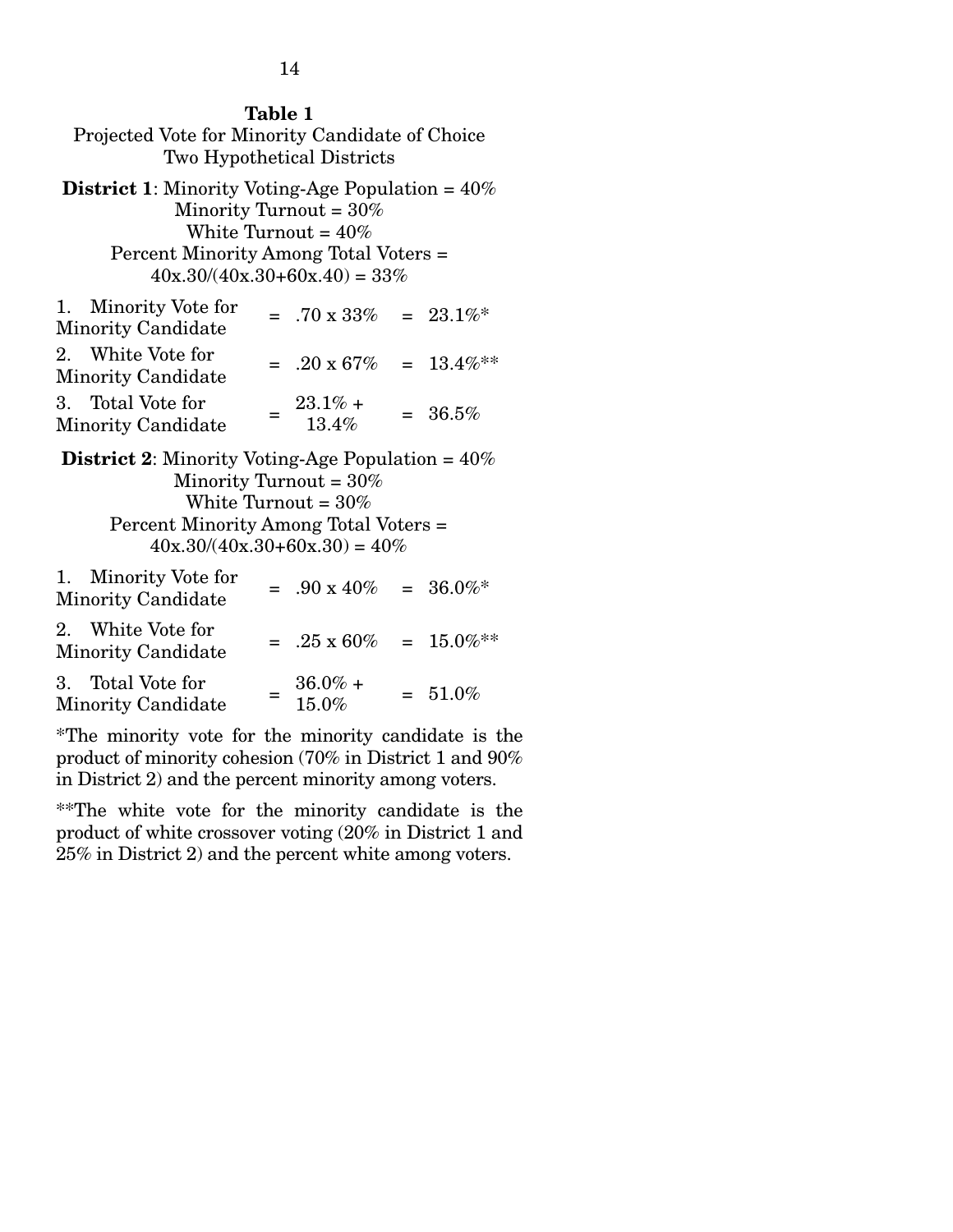Even districts with a population majority of minority-group members may violate Section 2 if, given district-specific circumstances, the level of minority concentration fails to provide minorities a realistic potential to elect candidates of their choice. Table 2 analyzes two hypothetical districts with 55% minority voting-age populations. In neither district are minority voters able to elect a candidate of choice, despite their numerical majority. Both districts are under the effective political control of the white electorate: District 1 because of the extremely low minority turnout and District 2 because of the monolithic white opposition to minority-preferred candidates.

#### **Table 2**

Projected Vote for Minority Candidate of Choice Two Hypothetical Districts

**District 1**: Minority Voting-Age Population = 55% Minority Turnout = 30% White Turnout =  $40\%$ Percent Minority Among Total Voters =  $55x.30/(55x.30+45x.40) = 48\%$  $1.1 \times 1.1 \times 1.1$ 

| 1. Minority Vote for<br><b>Minority Candidate</b> |     | $= .75 \times 48\% = 36.0\%$               |            |
|---------------------------------------------------|-----|--------------------------------------------|------------|
| 2. White Vote for<br><b>Minority Candidate</b>    |     | $= .20 \times 52\% = 10.4\%$ <sup>**</sup> |            |
| 3. Total Vote for<br><b>Minority Candidate</b>    | $=$ | $36.0\% +$<br>10.4%                        | $= 46.4\%$ |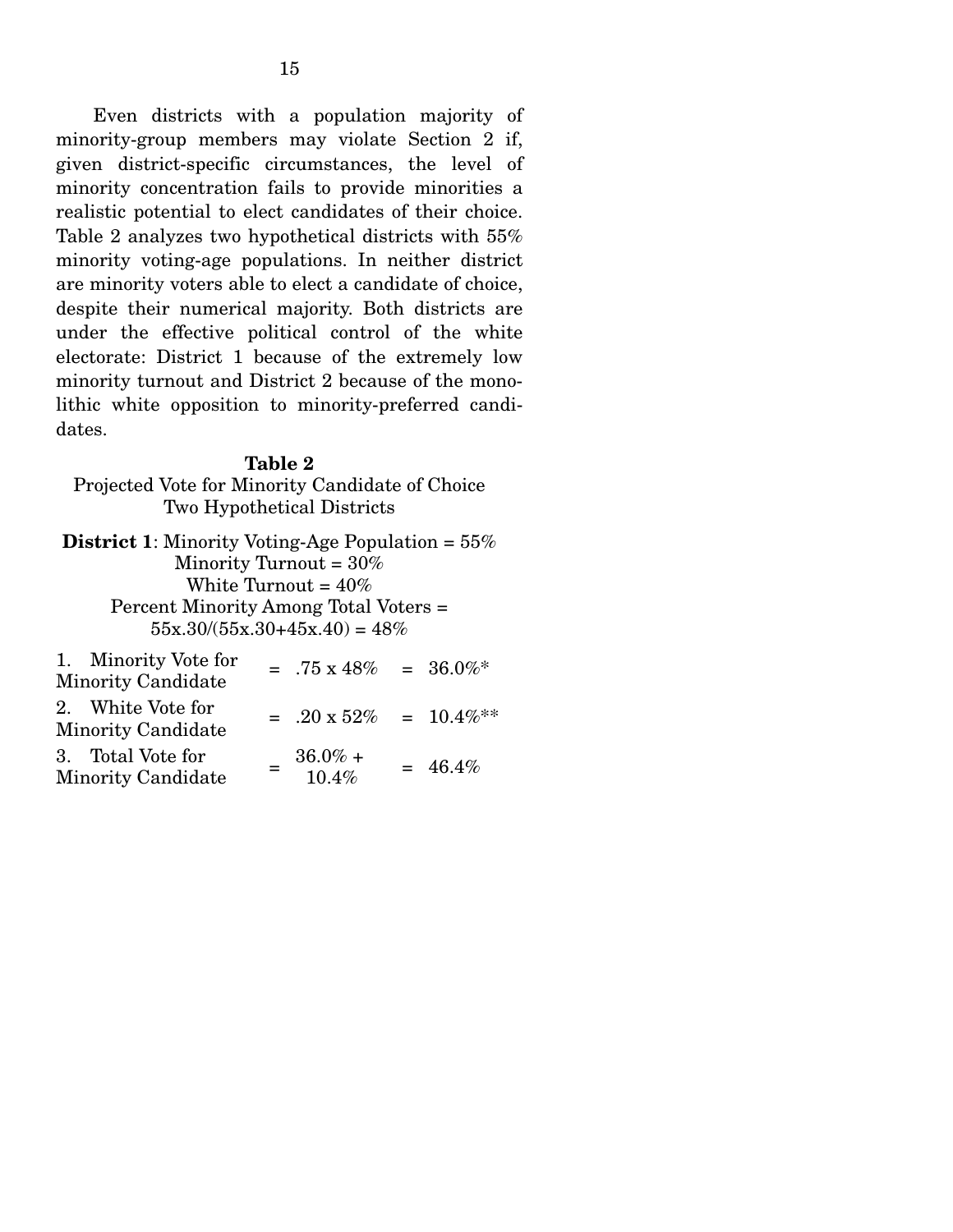| <b>District 2:</b> Minority Voting-Age Population $= 55\%$<br>Minority Turnout = $30\%$<br>White Turnout = $30\%$ |  |                                |  |            |  |
|-------------------------------------------------------------------------------------------------------------------|--|--------------------------------|--|------------|--|
| Percent Minority Among Total Voters =<br>$40x.30/(40x.30+60x.30) = 55\%$                                          |  |                                |  |            |  |
| 1. Minority Vote for<br><b>Minority Candidate</b>                                                                 |  | $= .80 \times 55\% = 44.0\%$   |  |            |  |
| 2. White Vote for<br><b>Minority Candidate</b>                                                                    |  | $= .05 \times 45\% = 2.3\%$ ** |  |            |  |
| 3. Total Vote for<br><b>Minority Candidate</b>                                                                    |  | $44.0\% +$<br>02.3%            |  | $= 46.3\%$ |  |

\*The minority vote for the minority candidate is the product of minority cohesion (75% in District 1 and 80% in District 2) and the percent minority among voters.

\*\*The white vote for the minority candidate is the product of white crossover voting (20% in District 1 and 5% in District 2) and the percent white among voters.

 Tables 1 and 2 make clear that the racial or ethnic composition of a district is merely a starting point in determining whether a district provides minority voters with an effective opportunity to elect a candidate of choice. To determine whether such an opportunity exists, it is also important to examine the levels of voter turnout and the extent of racial bloc voting among white voters (*i.e.*, crossover voting). Thus, although minority voters in Table 1 comprised only 40% of the population in the district, the combination of relatively low white voter turnout with significant white crossover voting would enable the minority group to elect its candidate of choice in Table 1 District 2. Conversely, relatively low minority voter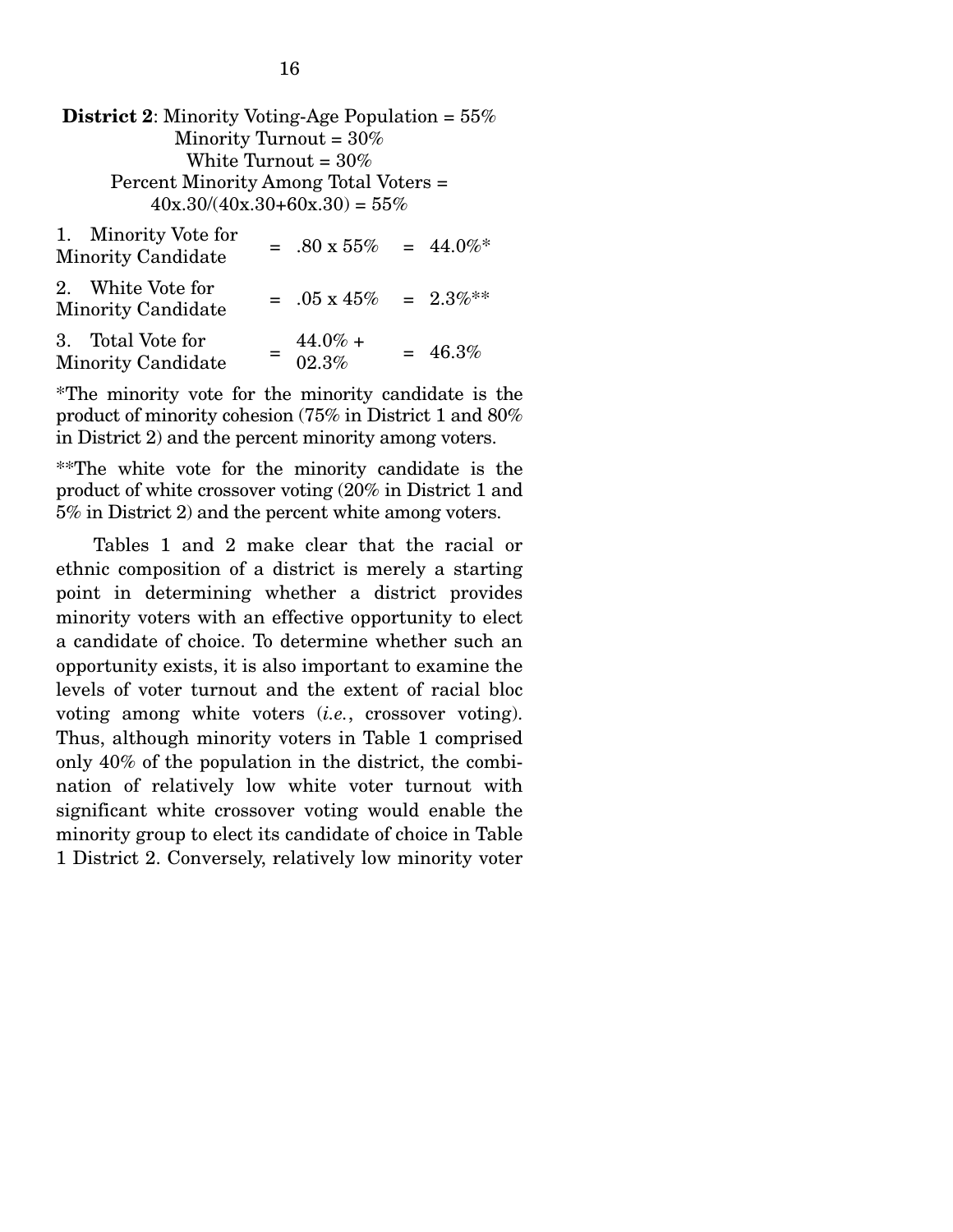turnout or extreme bloc voting by whites in a majority-minority (55%) district could prevent minority voters from electing their preferred candidate.

### **III. AN "OPPORTUNITY TO ELECT" STAN-DARD IS CLEAR AND ADMINISTRABLE.**

The court below has suggested that a bright-line population rule establishes the most easily administrable standard for minority districts. *See* Pet. App. 23a-24a. *Amicus* agrees that clear standards are necessary, but the "opportunity to elect" standard for functional majorities is also sufficiently clear and administrable and, more importantly, is a far more accurate measure of minority voter effectiveness than an arbitrary numerical population standard.<sup>6</sup>

<sup>&</sup>lt;sup>6</sup> The supposed advantages of a bright-line 50% rule, however, may prove chimerical. Creating a strict cutoff line generates several thorny issues: What is the relevant population base – total population, adult (or voting age) population (known as VAP), adult citizen population (known as CVAP), the population of registered voters, the population of voters who actually turn out on election day, the population of voters who turn out and do not "roll off" before getting far enough down the ballot to select a candidate for the office in question? If the answer is not total population or VAP, how does one estimate these figures, because they are not part of the Census Bureau's P.L. 94-171 redistricting database and therefore are not available when states have to draw new district lines? Even if total population or VAP is the relevant base, how does one count people who check off more than (Continued on following page)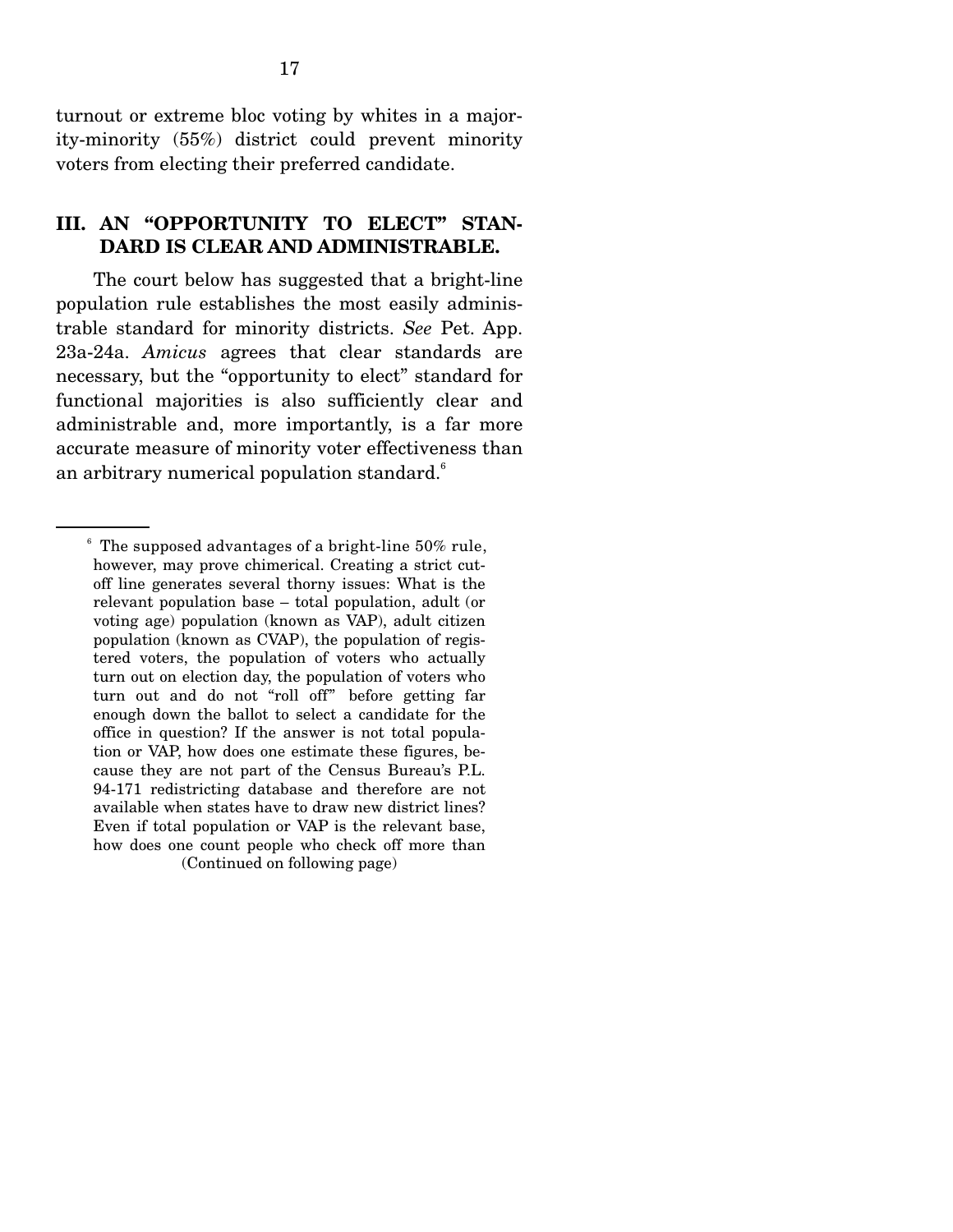Interpreting Section 2 to require a numerical majority of minorities in any remedial district also places too much emphasis on Census figures. Census figures show the population composition at one specific snapshot in time, are outdated by the time they are released, and certainly stale by the time litigation over a redistricting plan is completed.

 A district in which minority voters make up an arithmetical majority of citizens of voting age but are still unable to elect their candidate of choice is not a sufficient remedial district under Section 2. Similarly, a district with a numerical majority of white voters could, for all functional purposes, be an effective remedial district for minority voters if minority voters are able to elect their candidates of choice. It is the ability to elect, not the numerical configuration, that is relevant.

 Indeed, given the integrationist goals of American public policy during the past 50 years, use of functional majority districts would be a better way to analyze vote dilution than simple reliance on whether the district is majority-minority. The reason for this is that a functional majority district, where minority voters comprise a substantial percentage of a district but fall just short of a numerical majority, will be the result of politically cohesive minority voters and some

one racial category – for example, individuals who are both African-American and white?

Grofman, Handley & Lublin, *supra*, at n.25.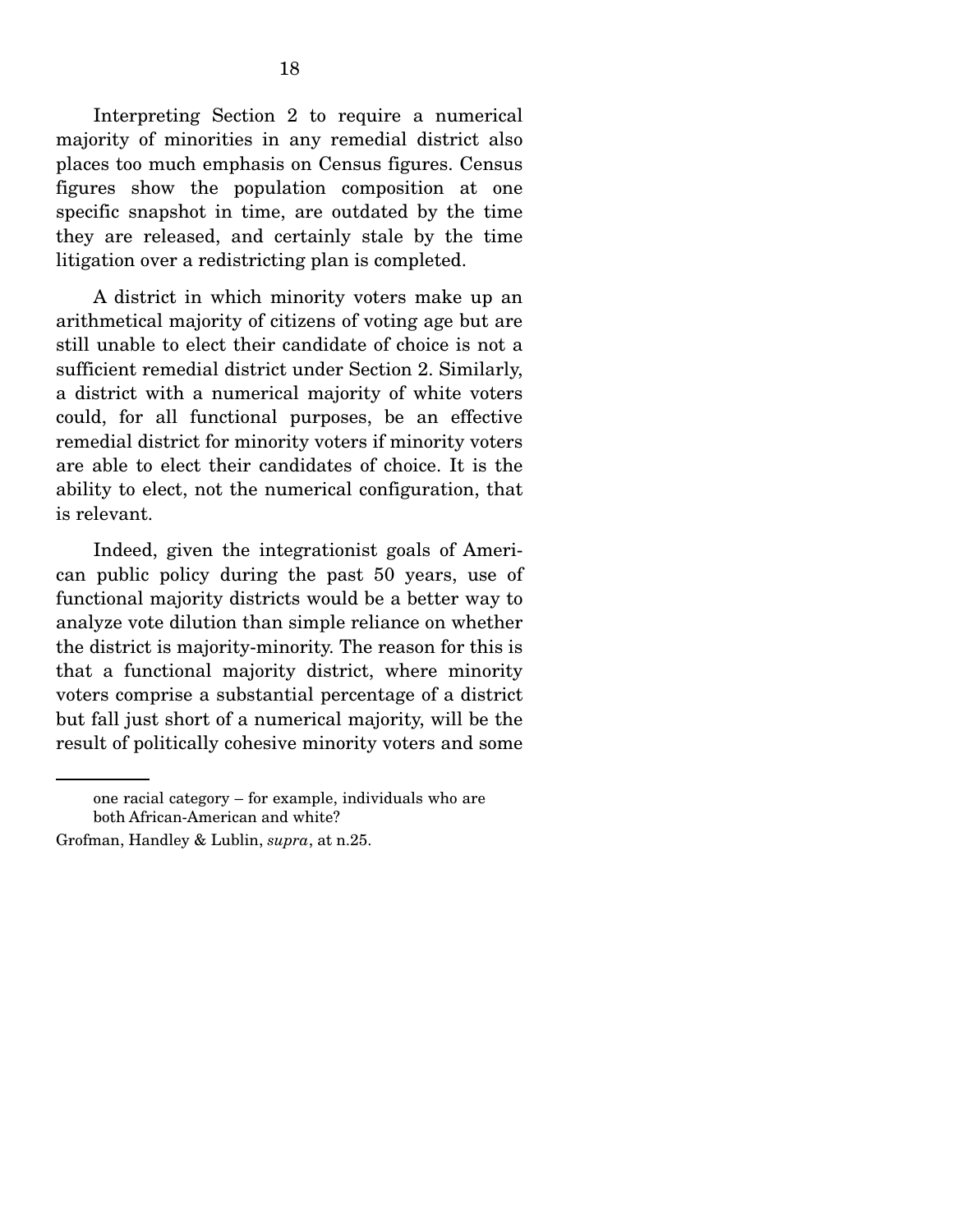degree of crossover voting by whites. Such districts tend to promote interactions between whites and minorities and emphasize and encourage interracial coalitions. This is yet another reason that the remedial option of creating functional majority districts should not be foreclosed for the purpose of maintaining an arbitrary population standard.

 In order to determine whether minority voters have sufficient strength in a district to elect their preferred candidate, litigants use past election results to determine voter turnout levels for minorities and whites, minority voter cohesion, and white bloc voting. In this analysis, the total percentages of voting-age residents must be adjusted to take into account voter turnout differentials. Thus, for example, if a district's voting-age population is 55% minority, but minorities vote at a rate of 30%, while nonminorities vote at a rate of 40%, the percentage of actual *voters* on Election Day would be only 48% minority (assuming complete racial polarization).

 In addition to racial or ethnic differences in levels of voter turnout, the analysis must further consider evidence of racially polarized voting in the district. Racially polarized voting is composed of two elements: minority political cohesion and white bloc voting. In considering these two components of racially polarized voting, it is possible to examine the pattern of results for a variety of candidates and offices. Cohesive voting among minority voters is necessary for the minority group to have an opportunity to elect (and is also required in the second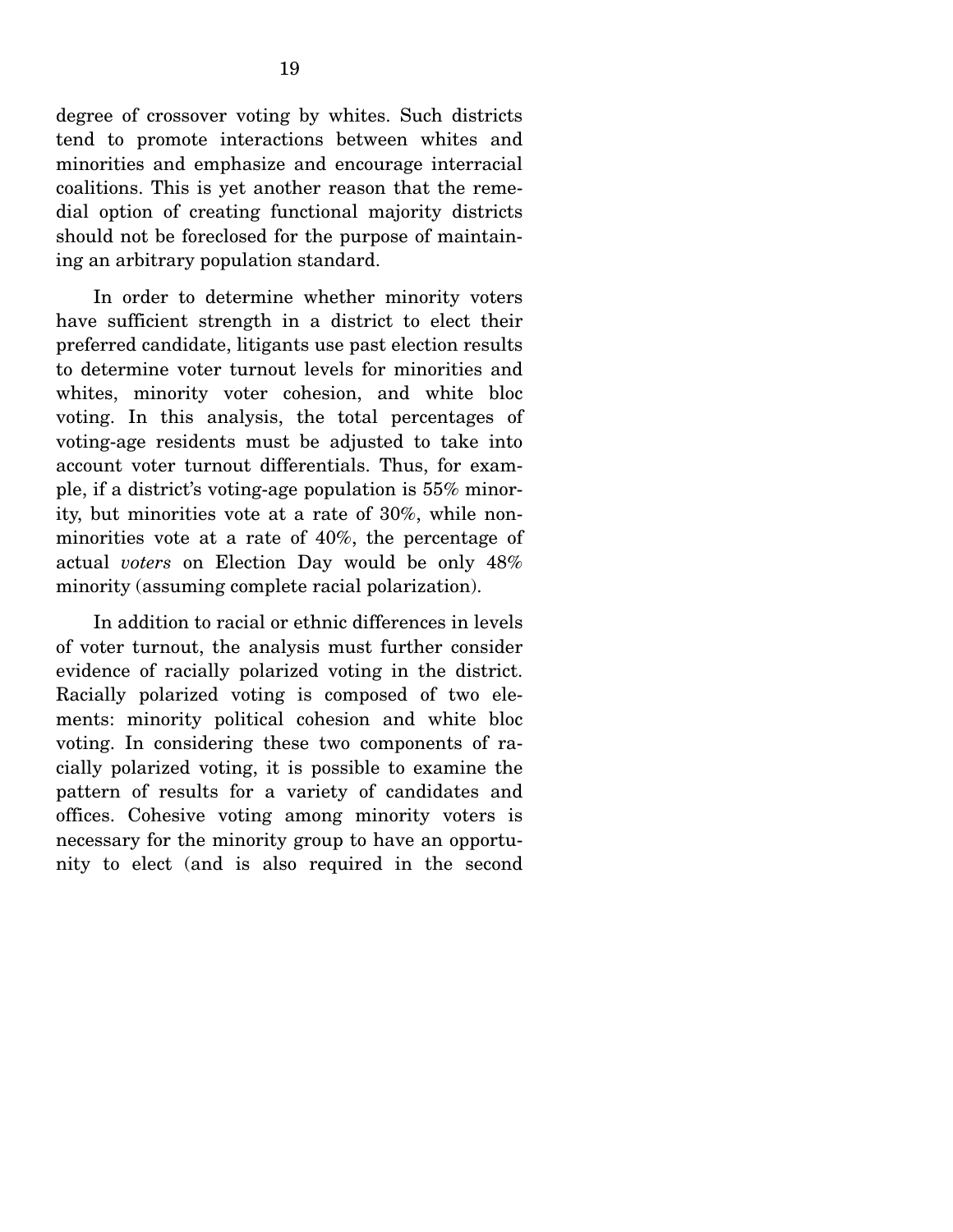*Gingles* prong). The extent to which a minority group votes cohesively, considered in combination with the size of the minority population in the district and its level of turnout, will determine the level of support that the minority community is able to provide to its candidate of choice. Thus, in a district with a 40% minority voting-age population, in which minority and non-minority voters had the same turnout rate, if 90% of the minority community supported its candidate of choice, that would supply 36% of the total votes in the district to that candidate. Such a candidate would need to obtain only 25% crossover votes from whites to be elected. The potential for crossover voting by whites can be gleaned from previous elections, and most probative in determining the likelihood of such crossover will be past elections in which minority candidates have run against white candidates.

# **IV. AN "OPPORTUNITY TO ELECT" STAN-DARD IS CONSISTENT WITH THE THIRD**  *GINGLES* **FACTOR.**

The use of functional majority districts to remedy Section 2 violations, based on an "opportunity to elect" theory taking into consideration crossover voting, does not clash with the third *Gingles* precondition that the "white majority votes sufficiently as a bloc to enable it . . . usually to defeat the minority's preferred candidate." *Gingles*, 478 U.S. at 51. The court below mistakenly conflated the small amount of reliable crossover voting that makes a remedial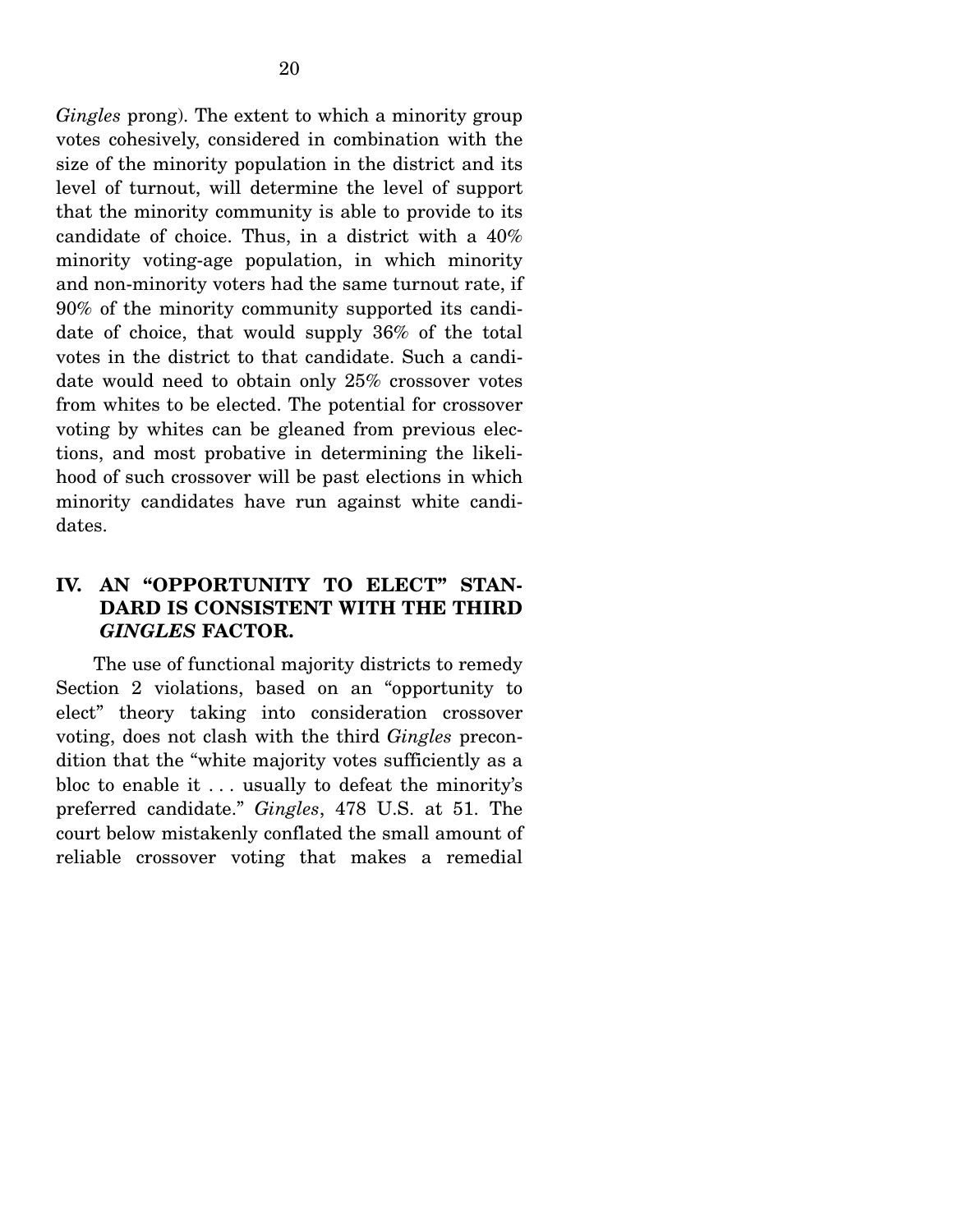functional majority district possible, with large scale crossover voting that might undermine the *Gingles* white bloc voting precondition. *See* Pet. App. 25a-26a.

 The limited, but reliable, amount of crossover voting by whites which enables minorities within functional majority districts to elect a candidate of choice is not inconsistent with the third prong of *Gingles*. As this Court held in *Gingles*, "in general, a white bloc vote that normally will defeat the combined strength of minority support plus white 'crossover' votes rises to the level of legally significant white bloc voting." *Gingles*, 478 U.S. at 56. And, again, stressing that local circumstances are of the utmost importance to vote dilution analysis, the *Gingles* Court continued: "The amount of white bloc voting that can generally 'minimize or cancel' black voters' ability to elect representatives of their choice, however, will vary from district to district according to a number of factors . . . ." *Id*. (citations omitted).

 It makes little sense to interpret the third *Gingles* prong to mean that where a small number of non-minority voters crossover to support minority supported candidates, no remedy exists under Section 2. To do so would run counter to the explicit statutory command of Section 2 that the practical effect of an electoral system must be measured against the "totality of circumstances" in a jurisdiction. Obviously, districts with some minimal crossover voting may nevertheless be under the effective political control of whites and violate Section 2. Just as violations of Section 2 may occur despite some crossover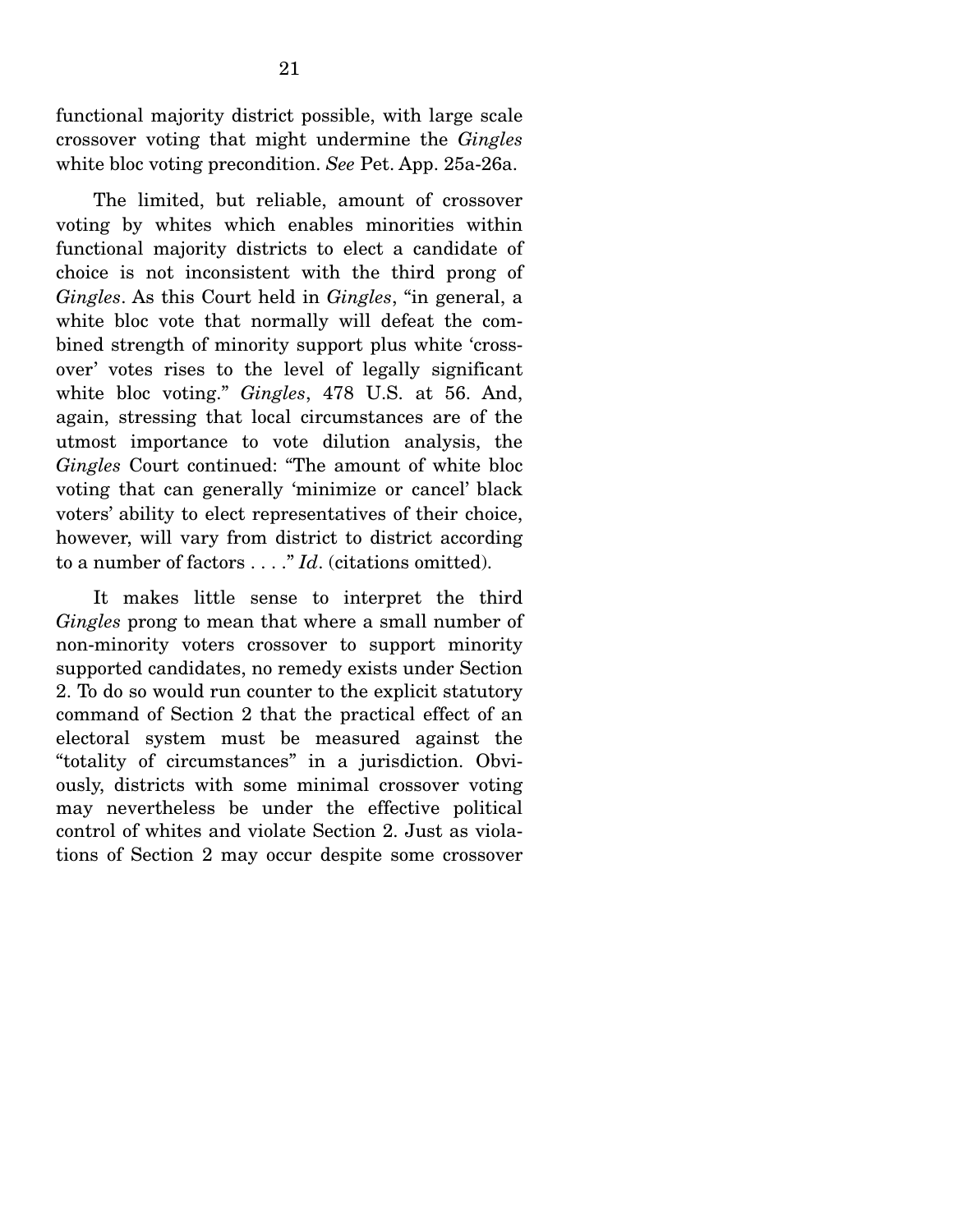voting by white voters for minority-preferred candidates, so too can districts be created to avoid or remedy a Section 2 violation that take into account some degree of white crossover voting in a district that will function as a minority opportunity district.

### **V. DISTRICT 18 IS A VALID REMEDIAL DISTRICT UNDER THE SECTION 2 "OP-PORTUNITY TO ELECT" STANDARD.**

North Carolina House District 18 perfectly illustrates how a functional majority district provides a minority group comprising less than a numerical majority of a district's population with the opportunity to consistently elect its candidates of choice. District 18 is a valid remedial district under the Section 2 "opportunity to elect" standard.

 House District 18, as designed by the North Carolina legislature, has an African-American votingage population of 39.36% (and a total African-American population of 42.9%). *See* Pet. App. 5a. "In House District 18, election results have already established that minority voters have the potential to elect a representative of choice  $\dots$ . Unquestionably, a black candidate can be elected in House District 18, notwithstanding that the number of minority voters in the district is less than fifty percent." Pet. App. 46a. Indeed, it is undisputed that the presentlyconstituted District 18 has for years consistently elected the candidate of choice of African-American voters. *See* Pet. App. 70a.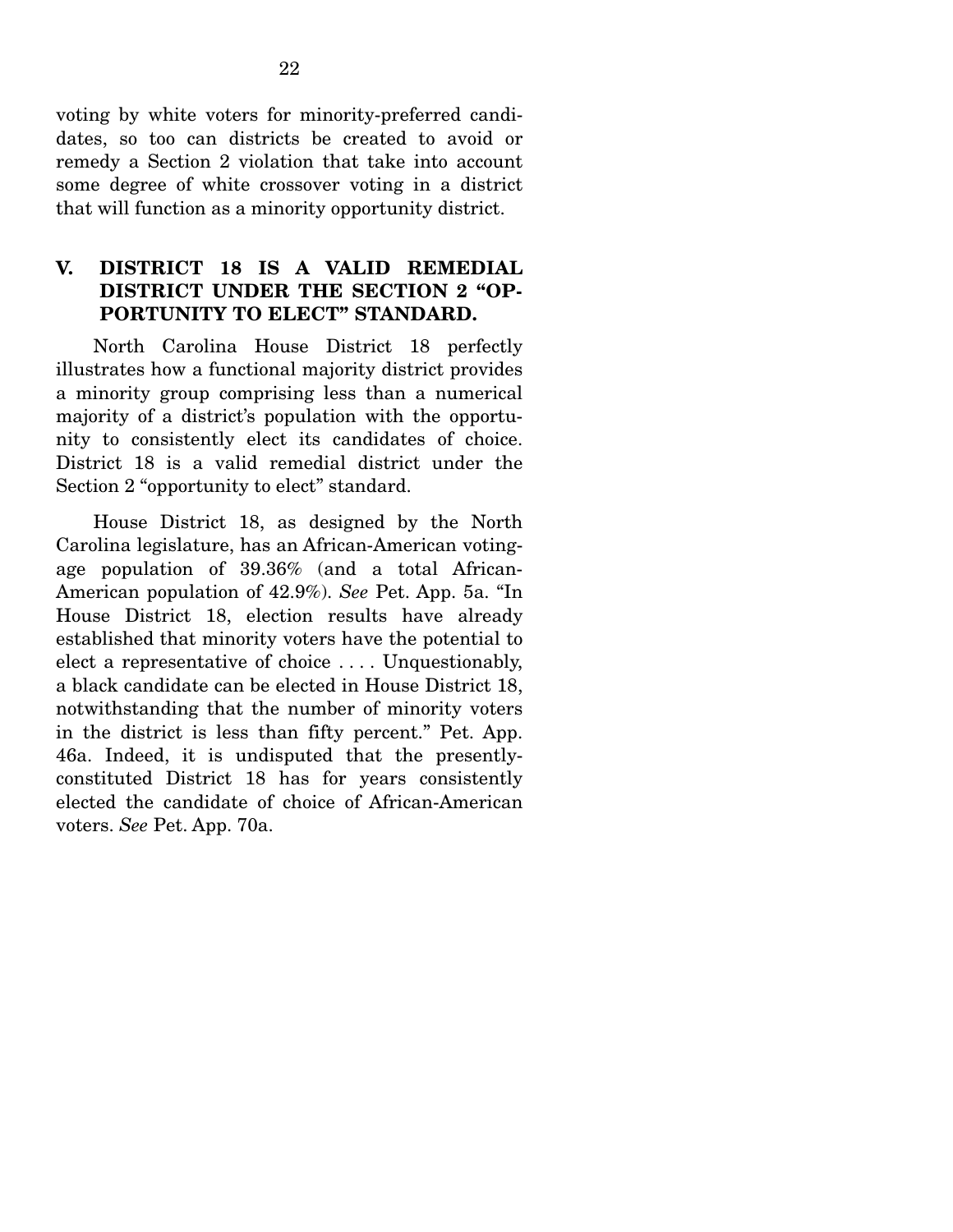Another important local condition that undoubtedly impacts the ability of District 18's black voters to elect their candidates of choice, but that is not captured by a numerical majority-driven analysis of vote dilution, is the role that party primary elections have played in determining the candidate of choice. As a general matter in numerous North Carolina districts, black candidates who win Democratic Party primary elections go on to win the general election with the assistance of a small but predictable level of crossover support by non-black voters. *See* J.A. 123-26 (Engstrom Rept. Tbls. 1-2). In District 18, 53.7% of registered Democrats are black. Pet. App. 70a. Registered Democrats outnumber registered Republicans by a 2- 1 margin in District 18. *Id.* Unsurprisingly, the Democratic nominee in District 18 is consistently the victor in the general election. These local factors of Democratic Party dominance and black voter majority status within the Democratic Party have made District 18 a functional majority-minority district for black voters within it.<sup>7</sup>

<sup>7</sup> Voting rights scholars have noted the important role that party primaries can play in assessing minority voters' ability to elect a candidate of their choice. As Grofman, Handley and Lublin have observed:

<sup>[</sup>T]he percent black needed to win the Democratic primary is usually considerably lower than the percent needed to win the runoff or the general election – and sometimes the highest percentage is in the runoff, sometimes in the general election . . . .

The highest of the three percentages necessarily interests us most because it is the percentage needed for the black-preferred candidate to win all three elections – (Continued on following page)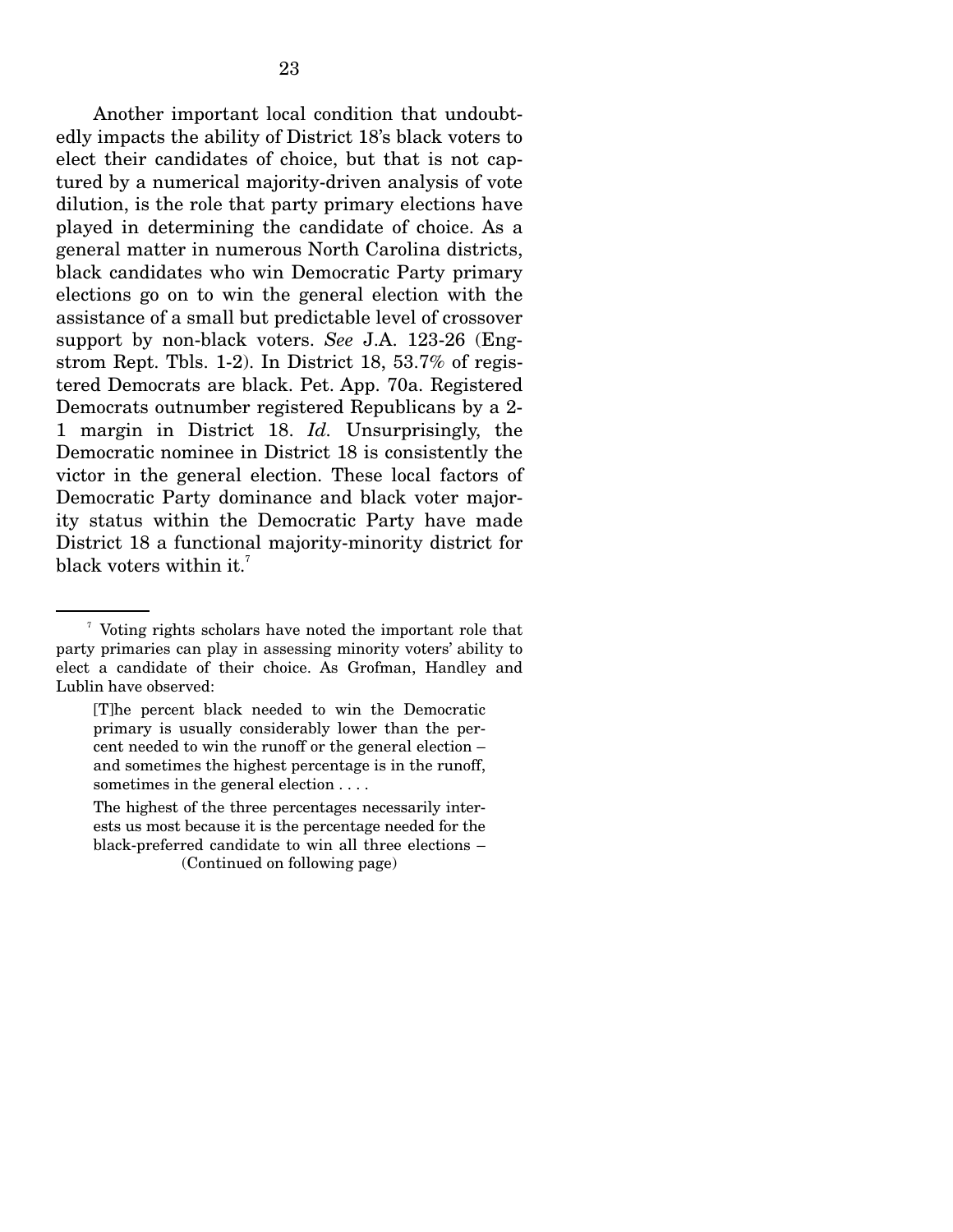Given the undisputed facts regarding District 18, it is clear that black voters within it have realized their full potential to elect their preferred candidate in the district. For the purpose of Section 2 vote dilution claims, what matters most is this difference between a minority population that, based on the facts and circumstances on the ground, would have the ability to elect its candidates of choice and one that would lack such ability. Again, this Court explained in *Gingles* that the purpose of the "sufficiently large and geographically compact" requirement is to make clear that, "[u]nless minority voters possess the *potential* to elect representatives in the absence of the challenged structure or practice, they cannot claim to have been injured by that structure or practice." *Gingles*, 478 U.S. at 51 n.17 (emphasis in original). But where, as in District 18, minority voters *clearly possess the potential* to elect representatives as a result of the challenged district, such minority voters would clearly be injured by the destruction of the district.

 As Justice Souter observed for the Court in *De Grandy*: "[S]ociety's racial and ethnic cleavages

the Democratic primary, the Democratic runoff and the general election – and attain a seat in the legislature. The fact that the highest percentage black needed to win is not always found in the general election illustrates the importance of examining all stages of the election process, and not simply relying on an analysis of the general election.

Grofman, Handley & Lublin, *supra*, at 1409-1411 (footnote omitted).